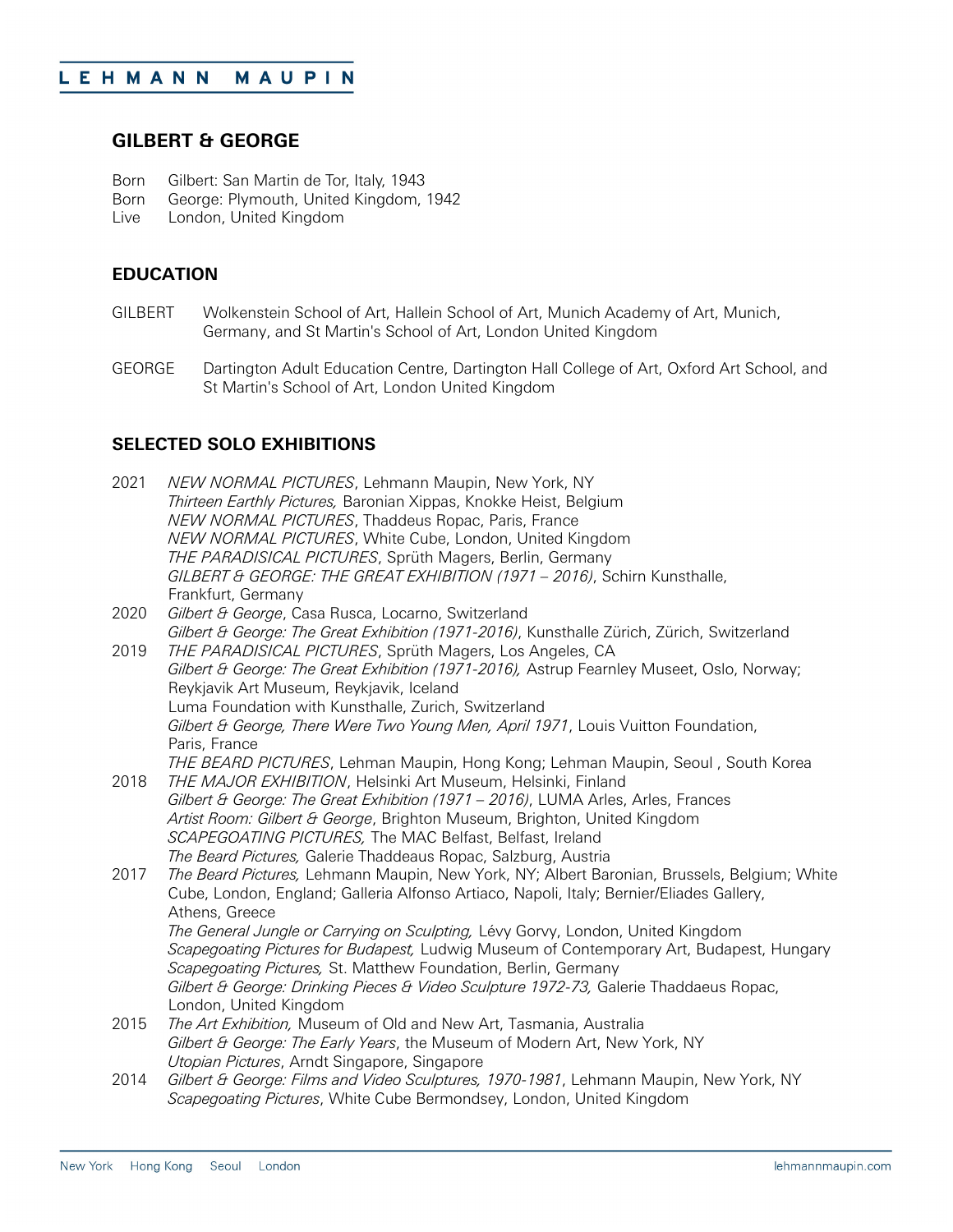*Scapegoating Pictures*, Galerie Thaddaeus Ropac, Paris, France Villa Paloma, Nouveau Musée National de Monaco, Monaco *Gilbert & George: Artist Rooms*, Royal Albert Memorial Museum & Art Gallery Exeter, Devon, United Kingdom

- 2013 *London Pictures,* Casal Solleric Fundacio Palma Espai d'Art, Palma de Mallorca, Spain *London Pictures,* Museum Kuppersmuhle, Duisberg, Germany
- 2012 *London Pictures,* Lehmann Maupin, New York, NY; Sonnabend Gallery, New York, NY; Galerie Thaddaeus Ropac, Paris, France; Galerie Thaddaeus Ropac, Salzburg, Austria; White Cube, London, United Kingdom; White Cube, Hong Kong; Arndt Berlin, Berlin, Germany; Alfonso Artiaco, Naples, Italy; Albert Baronian, Brussels, Belgium; Bernier/Eliades, Athens, Greece
- 2011 *The Urethra Postcard Art of Gilbert & George,* Pinacoteca Agnelli, Turin, Italy *Jack Freak Pictures*, Diechtorhallen, Hamburg, Germany; Laznia Centre for Contemporary Art, Gdansk, Poland; Lentos Kunstmuseum Linz, Austria *Urethra Postcard Pictures*, White Cube, London, England; Thaddaeus Ropac, Paris, France; Lehmann Maupin at the Armory Show; Alfonso Artiaco, Naples, Italy; Ivory Press, Madrid, Spain; Arndt, Berlin, Germany
- 2010 *Jack Freak Pictures*, Bozar Center for Fine Arts, Brussels, Belgium; Croatian Museum of Contemporary Art, Zagreb, Croatia, Centro de Arte Contemporaneo Málaga, Málaga, Spain *Gilbert & George: The Paintings*, The Kroller-Muller Museum, Otterlo, Netherlands
- 2009 *Jack Freak Pictures*, White Cube, London, United Kingdom; Arndt and Partner, Berlin, Germany, Galerie Baronian Francey, Brussels, Belgium; Thaddaeus Ropac, Salzburg, Austria; Bernier/Eliades Gallery, Athens, Greece; Alfonso Artiaco, Gallery, Naples, Italy
- 2008 *Gilbert & George: Major Exhibition*, Castello di Rivoli, Turin, Italy; DeYoung Fine Arts Museum, San Francisco, CA; Milwaukee Art Museum, Milwaukee, WI; Brooklyn Museum of Art, Brooklyn, NY; Philadelphia Museum of Art, Philadelphia, PA
- 2007 *Gilbert & George: Major Exhibition*, Tate Modern, London, United Kingdom; Haus der Kunst, Munich, Germany; Castello di Rivoli, Turin, Italy *Gilbert & George. Selected works from the 80s*, Faggionato Fine Art, London, United Kingdom *Gilbert & George – works from the collection*, Magasin 3 Stockholm Konsthall, Stockholm
- 2006 *Sonofagod Pictures*, White Cube, London, United Kingdom; Bonnefantenmuseum, Maastricht, Netherlands
- 2005 *Gilbert & George, British Pavilion*, 51st International Art Exhibition, Venice Biennale, Venice, Italy *20 London E1 Pictures*, Kestner Gesellschaft, Hannover, Germany
- 2004 *Perversive Pictures,* Sonnabend Gallery and Lehmann Maupin, New York, NY *Thirteen Hooligan Pictures*, Bernier/Eliades, Athens, Greece Modern Art Museum, St Etienne, France *20 London E1 Pictures*, Galerie Thaddaeus Ropac, Paris, France
- 2003 Gilbert and George, Brooklyn Museum of Art, Brooklyn, NY Gilbert & George, Kröller-Müller Museum, Otterlo, Netherlands
- 2002 *The Dirty Words Pictures,* Serpentine Gallery, London, United Kingdom *Nine Dark Pictures,* Portikus, Frankfurt, Germany *The Art of Gilbert & George*, Fundação Centro Cultural de Belém, Lisbon, Portugal *Gilbert & George: A Retrospective*, Kunsthaus Bregenz, Bregenz, Austria; School of Fine Art, Athens, Greece

2001 *Gilbert & George*, Chateau d'Arenthon Fondation pour l'Art Contemporain Alex, (Annency), France *Nineteen Ninety-Nine*, Museum of Contemporary Art, Chicago, IL; Museum Moderner Kunst, Vienna, Austria *Gilbert & George*, Bernier/Eliades Gallery, Athens, Greece *Gilbert & George - The Tuileries, an eight-part charcoal on paper sculpture*, Rijksmuseum Twenthe Museum voor oude en moderne kunst, Enschede, Netherlands *New Horny Pictures*, White Cube2, London, United Kingdom *The Art of Gilbert and George*, The Factory, Athens School of Art, Athens, Greece

2000 *Gilbert & George,* Parkhaus, Dusseldorf, Germany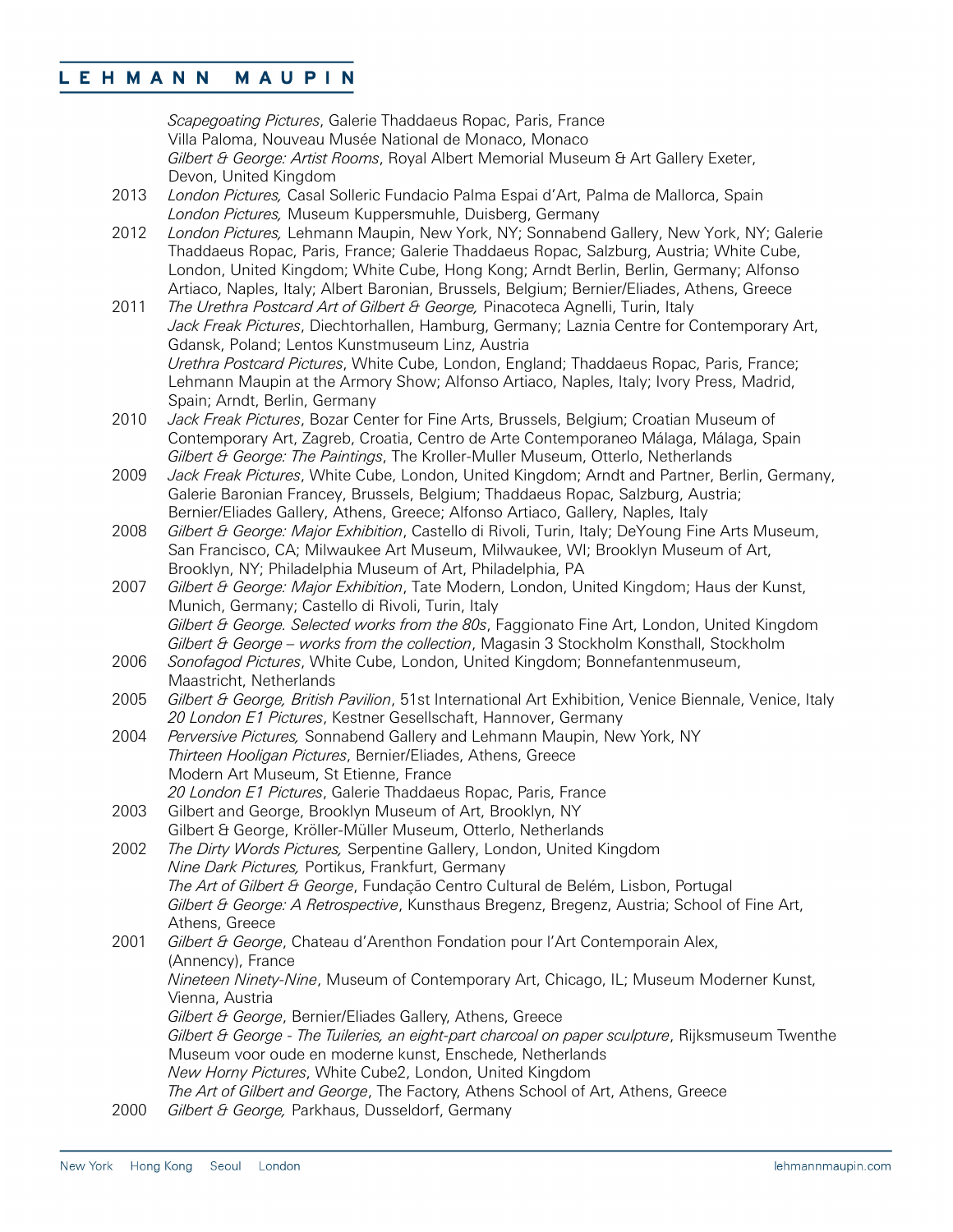|      | Zig-Zag. Pictures 2000, FIAC, Galerie Thaddaeus Ropac, Paris, France<br>Nineteen Ninety-Nine, 1999, Museum Moderner Kunst Stiftung, Vienna, Austria<br>MM 2000; Biennale de Lyon, Lyon, France |
|------|------------------------------------------------------------------------------------------------------------------------------------------------------------------------------------------------|
|      | Nineteen Ninety-Nine, 1999, Museum of Contemporary Art (MCA), Chicago, IL                                                                                                                      |
| 1999 | Gilbert & George 1970-1988, Astrup Fearnley Museet for Moderne Kunst, Oslo, Norway                                                                                                             |
|      | Gilbert & George 1986-1997, Drassanes, Valéncia, Spain                                                                                                                                         |
|      |                                                                                                                                                                                                |
|      | The Rudimentary Pictures, Milton Keynes Gallery, Milton Keynes, United Kingdom                                                                                                                 |
|      | Gilbert & George 1991-1997, Ormeau Baths Gallery, Belfast                                                                                                                                      |
|      | Nineteen Ninety-Nine, 1999, Kunstmuseum, Bonn, Germany                                                                                                                                         |
| 1998 | New Testamental Pictures, Museo di Capodimonte, Naples, Italy                                                                                                                                  |
|      | Black White and Red 1971 to 1980, James Cohan Gallery, New York, NY                                                                                                                            |
|      | Selected Works from The Fundamental Pictures, Massimo Martino Fine Arts & Projects,                                                                                                            |
|      | Mendrisio, Switzerland                                                                                                                                                                         |
| 1997 | The Fundamental Pictures, Sonnabend Gallery and Lehmann Maupin, New York, NY                                                                                                                   |
|      | Gilbert & George, Musee d'Art Moderne de la Ville de Paris, Paris, France                                                                                                                      |
|      | Gilbert & George: Art for All 1971 - 1992, Sezon Museum of Art, Tokyo, Japan                                                                                                                   |
|      | Gilbert & George Art, Magasin 3, Stockholm, Sweden                                                                                                                                             |
| 1996 | Gilbert & George, Galleria d'Arte Moderna, Bologna, Italy                                                                                                                                      |
|      | The Naked Shit Pictures, Stedelijk Museum, Amsterdam, Netherlands                                                                                                                              |
| 1995 | The Singing Sculpture, CAPC Musee d'Art Contemporain, Bordeaux, France                                                                                                                         |
|      | The Naked Shit Pictures, South London Art Gallery, London, United Kingdom                                                                                                                      |
|      | Gilbert & George, Galerie Nikolas Sonne, Berlin, Germany                                                                                                                                       |
| 1994 | Robert Miller Gallery, New York, NY                                                                                                                                                            |
|      | Museo d'Arte Moderna, Lugano, Switzerland                                                                                                                                                      |
|      | New Shit Pictures, Galerie Jablonka, Cologne, Germany                                                                                                                                          |
|      | Shitty Naked Human World, Kunstmuseum Wolfsburg, Wolfsburg, Germany                                                                                                                            |
| 1993 | China Exhibition 1993, National Art Gallery, Peking; The Art Museum, Shanghai, China                                                                                                           |
|      | The Cosmological Pictures, Tate Gallery, Liverpool, United Kingdom                                                                                                                             |
| 1992 | New Democratic Pictures, Aarhus Kunstmuseum, Arhus, Denmark                                                                                                                                    |
|      | New Democratic Pictures, Anthony D'Offay Gallery, London, United Kingdom                                                                                                                       |
| 1991 | Gilbert & George, Gramo Fine Arts, Antwerp, Belgium                                                                                                                                            |
|      | The Cosmological Pictures, Palac Sztuki, Krakow; Palazzo delle Esposizioni, Rome, Italy                                                                                                        |
|      | Kunsthalle, Zurich; Wiener Secession, Vienna; Ernst Muzeum, Budapest; Haags                                                                                                                    |
|      | Gemeenstemuseum, The Hague, Netherlands; Irish Museum of Modern Art, Dublin, Ireland;                                                                                                          |
|      | Fundacio Joan Miro, Barcelona, Spain; Tate Gallery, Liverpool, United Kingdom;                                                                                                                 |
|      | Wurttembergischer Kunstverein, Stuttgart, Germany                                                                                                                                              |
|      | The Singing Sculpture & The General Jungle, Sonnabend Gallery, New York, NY                                                                                                                    |
| 1990 | Gilbert & George Pictures 1983-1988, Moscow Exhibition, New Tretyakov Gallery,                                                                                                                 |
|      | Moscow, Russia                                                                                                                                                                                 |
|      | Twenty-Five Worlds By Gilbert & George, Robert Miller Gallery, New York, NY                                                                                                                    |
|      | Gilbert & George Post-Card Sculptures and Ephemera 1969-1981, Hirschl & Adler Modern,                                                                                                          |
|      | New York, NY                                                                                                                                                                                   |
|      | The New Cosmological Pictures, Sonnabend Gallery, New York, NY                                                                                                                                 |
|      | Galerie Langer Fain, Paris, France                                                                                                                                                             |
|      | Gilbert & George: Worlds & Windows, Anthony d'Offay Gallery, London, United Kingdom                                                                                                            |
|      | Gilbert & George, Sonnabend Gallery, New York, NY                                                                                                                                              |
|      | Eleven Worlds by Gilbert & George and Antique Clocks, Desire Feuerle Gallery,                                                                                                                  |
|      | Cologne, Germany                                                                                                                                                                               |
| 1989 | The for Aids Exhibitions, Anthony d'Offay Gallery, London, United Kingdom                                                                                                                      |
|      | Gilbert & George: Postcard Sculptures, Paul Kasmin Gallery, New York, NY                                                                                                                       |
|      | The 1988 Pictures, Christian Stein Gallery, Milan, Italy                                                                                                                                       |
| 1988 | Ascan Crone Gallery Hamburg Germany                                                                                                                                                            |

1988 Ascan Crone Gallery, Hamburg, Germany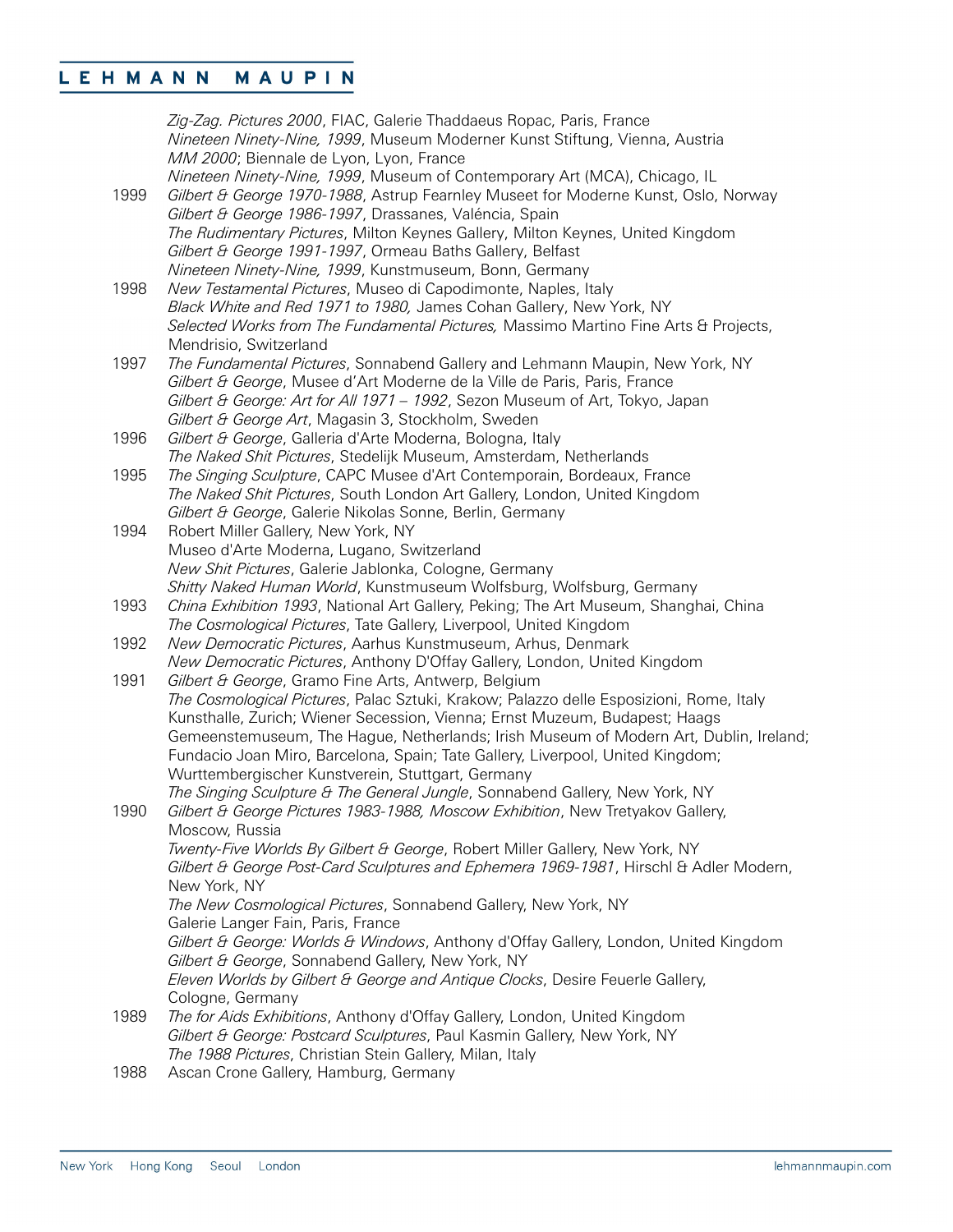| 1987 | Gilbert & George, The Complete Pictures 1971-1985, Palacio de Valazquez, Parque delReitrio,<br>Madrid, Spain; Stadtische Galerie im Lenbachhaus, Munich, Germany; Hayward Gallery,<br>London, United Kingdom; Sonnabend Gallery, New York, NY                                                                                                                                                                                 |
|------|-------------------------------------------------------------------------------------------------------------------------------------------------------------------------------------------------------------------------------------------------------------------------------------------------------------------------------------------------------------------------------------------------------------------------------|
|      | Gilbert & George New Pictures, Anthony D'Offay Gallery, London, United Kingdom<br>Gilbert & George Pictures, The Aldrich Museum, Ridgefield, CT                                                                                                                                                                                                                                                                               |
| 1986 | Gilbert & George, The Complete Pictures 1971-1985, CAPC Musee d'Art Contemporain de<br>Bordeaux, France; Kunsthalle, Basel; Switzerland; Palais des Beaux Arts, Brussels, Belgium                                                                                                                                                                                                                                             |
| 1985 | Gilbert & George, Milwaukee Art Museum, Milwaukee; The Solomon R. Guggenheim<br>Museum, New York, NY                                                                                                                                                                                                                                                                                                                          |
| 1984 | New Moral Works, Sonnabend Gallery, New York, NY<br>New Photo-Pieces, Anthony D'Offay Gallery, London, United Kingdom<br>Gilbert & George, The Baltimore Museum of Art; Contemporary Art Museum, Houston, TX; The<br>Norton Gallery of Art, West Palm Beach, FL<br>The Believing World, Anthony D'Offay Gallery, London, United Kingdom<br>Hands Up, Schelman & Kluser Gallery, Munich "Live's", Pieroni Gallery, Rome, Italy |
| 1983 | Modern Faith, Sonnabend Gallery, New York, NY<br>Photo-Pieces 1980-82, David Bellman Gallery, Toronto, Canada                                                                                                                                                                                                                                                                                                                 |
| 1982 | New Works, Crousel-Hussenot Gallery, Paris, France<br>New Photo-Pieces, Gewad, Ghent, Belgium                                                                                                                                                                                                                                                                                                                                 |
| 1981 | Crusade, Anthony D'Offay Gallery, London, United Kingdom<br>Photo-Pieces 1971-80, (Retrospective) Kunsthalle, Dusseldorf; Kunsthalle, Bern, Switzerland;<br>Centre National d'Art et de culture Georges Pompidou, Paris, France; Whitechapel Art Gallery,<br>London, United Kingdom                                                                                                                                           |
| 1980 | Photo-Pieces 1980-81, Chantal Crousel Gallery, Paris, France<br>Post-Card Sculptures, Art & Project Gallery, Amsterdam; Konrad Fischer Gallery,<br>Dusseldorf, Germany                                                                                                                                                                                                                                                        |
|      | New Photo-Pieces, Karen & Jean Bernier Gallery, Athens; Sonnabend Gallery, New York, NY<br>Modern Fears, Anthony D'Offay Gallery, London "Photo-Pieces 1971-80." Stedelijk van<br>Abbemuseum, Eindhoven, Netherlands                                                                                                                                                                                                          |
| 1978 | Photo-Pieces, Dartington Hall Gallery, Dartington Hall, Devon, United Kingdom<br>New Photo-Pieces, Sonnabend Gallery, New York; Art Agency, Tokyo, Japan                                                                                                                                                                                                                                                                      |
| 1977 | Red Morning, Sperone Fischer Gallery, Basel, Switzerland<br>New Photo-Pieces, Art & Project Gallery, Amsterdam; Konrad Fischer Gallery, Dusseldorf,<br>Germany                                                                                                                                                                                                                                                                |
| 1976 | The General Jungle, Albright-Knox Gallery, Buffalo, NY<br>Dead Boards, Sonnabend Gallery, New York, NY                                                                                                                                                                                                                                                                                                                        |
| 1975 | Mental, Robert Self Gallery, London; Robert Self Gallery, Newcastle, United Kingdom<br>Bloody Life, Sonnabend Gallery, Paris; Sonnabend Gallery, Geneva; Lucio Amelio Gallery,<br>Naples, Italy<br>Post-Card Sculptures, Sperone Westwater Fischer Gallery, New York, NY                                                                                                                                                      |
| 1974 | Dusty Corners, Art Agency, Tokyo, Japan<br>Drinking Sculptures, Art & Project, MTL, Antwerp, Belgium<br>Humane Bondage" Konrad Fischer Gallery, Dusseldorf, Germany                                                                                                                                                                                                                                                           |
|      | Dark Shadow, Art & Project Gallery, Amsterdam; Nigel Greenwood Gallery,<br>London, United Kingdom<br>Cherry Blossom, Sperone Gallery, Rome, Italy                                                                                                                                                                                                                                                                             |
| 1973 | The Shrubberies & Singing Sculpture, National Gallery of New South Wales; John Kaldor Project,<br>Sydney; National Gallery of Victoria, Melbourne; John Kaldor Project, Melbourne, Australia<br>Modern Rubbish, Sonnabend Gallery, New York, NY<br>Any Port in a Storm, Sonnabend Gallery, Paris, France<br>New Decorative Works, Sperone Gallery, Turin, Italy                                                               |
| 1972 | Reclining Drunk, Nigel Greenwood Gallery, London, United Kingdom<br>New Photo-Pieces, Konrad Fischer Gallery, Dusseldorf, Germany                                                                                                                                                                                                                                                                                             |
|      | Three Sculptures on Video Tape, Gerry Schum Video Gallery, Dusseldorf, Germany                                                                                                                                                                                                                                                                                                                                                |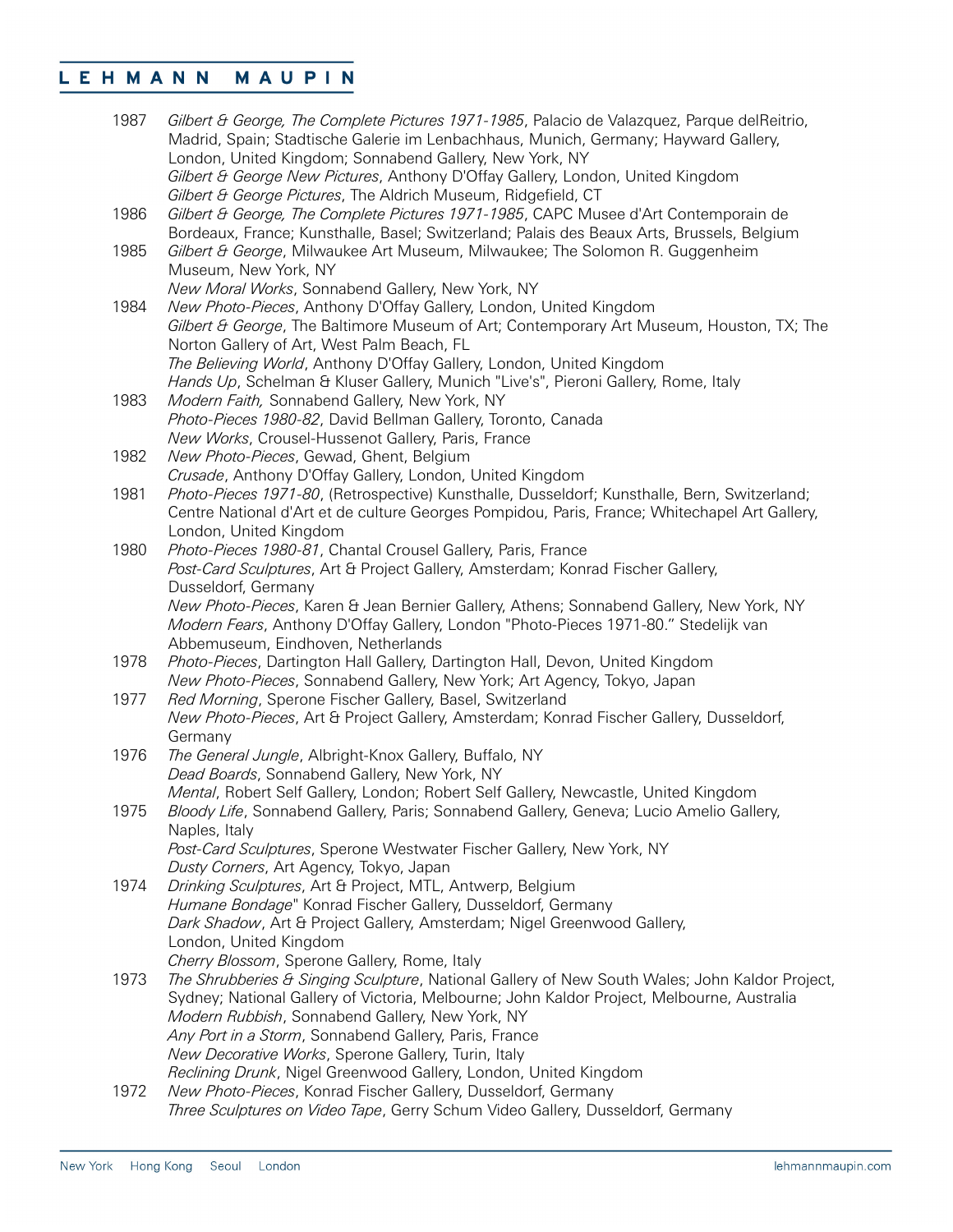*The Bar*, Anthony d'Offay Gallery; Nigel Greenwood Gallery, London, United Kingdom *The Evening Before the Morning After*, Nigel Greenwood Gallery, London, United Kingdom *It Takes A Boy To Understand A Boy 's Point Of View*, Situation Gallery, London, United Kingdom *A New Sculpture*, Sperone Gallery, Rome, Italy

- 1971 *There Were Two Young Men*, Sperone Gallery, Turin, Italy *The General Jungle*, Sonnabend Gallery, New York, NY *The Paintings,* Whitechapel Art Gallery, London; Stedelijk Museum, Amsterdam, The Netherlands; Kunstverein, Dusseldorf, Germany; Kon. Museum Voor Shone Kunsten, Antwerp, Belgium *The Ten Speeches*, Nigel Greenwood Gallery, London, United Kingdom *New Photo-Pieces*, Art & Project Gallery, Amsterdam, Netherlands 1970 *George by Gilbert & Gilbert by George*, Fournier Street, London, United Kingdom
- *The Pencil on Paper, Descriptive Works*, Konrad Fischer Gallery, Dusseldorf; Folker Skulima Gallery, Berlin, Germany *Art Notes and Thoughts*, Art & Project Gallery, Amsterdam, Netherlands *Frozen Into the Nature for You Art,* Francoise Lambert Gallery, Milan, Italy; Heiner Friedrich Gallery, Cologne, Germany *To Be with Art is all We Ask*, Nigel Greenwood Gallery, London, United Kingdom
- 1969 *Anniversary*, Frank's Sandwich Bar, London, United Kingdom *Shit and Cunt*, Robert Fraser Gallery, London, United Kingdom

### **SELECTED GROUP EXHIBITIONS**

- 2021 *Trauma: Shooting the Pulitzer & 15 Minutes*, Daejeon Museum of Art, Daejeon, South Korea
- 2019 *The World Exists To Be Put On Postcards: artists' postcards from 1960 to now*, British Museum, London, United Kingdom
- 2018 *Gridology*, Lehmann Maupin, Hong Kong
- 2017 *DOUBLES, DOBROS, PLIEGUES, PARES, TWIMS, MITADES*, The Warehouse, Dallas, TX
- 2016 *Take Me (I'm Yours)*, Jewish Museum, New York, NY *Drawing Dialogues: The Sol LeWitt Collection*, The Drawing Center, New York, NY
- 2015 *English Summer*, Elizabeth Dee, New York, NY *Future Seasons Past*, Lehmann Maupin, New York, NY
- 2014 *Look at Me: Portraiture from Manet to the Present*, Leila Heller Gallery, New York, NY *Lens-Based Sculpture: The Transformation of Sculpture through Photography*, Kunstmuseum Liechtenstein, Liechtenstein *Tea with Nefertiti,* Staatliches Museum Ägyptischer Kunst, Munich, Germany *Somewhat Abstract: Selection from the Arts Council Collection*, Nottingham Contemporary, Nottingham, United Kingdom
	- *69/96*, Alte Fabrik, Rapperswil-Jona, Switzerland
- 2013 *Art at the Core: The Intersection of Visual Art, Performance and Technology*, Hudson Valley Center for Contemporary Art, Peekskill, NY *A Journey Through London Subculture: 1980s to Now*, Institute of Contemporary Art London, United Kingdom *(con)TEXT*, Sharon Art Center, Peterborough, NH *Palindrome*, ARNDT, Berlin, Germany *Tea with Nefertiti*, Institut du Monde Arabe, Paris, France *As if it Could, ouverture, Works and Documents from the Herbert Foundation*, Herbert Foundation, Ghent, Belgium *Glam! The Performance of Style*, Tate, Liverpool, United Kingdom; Schirn Kunsthalle Frankfurt, Germany 2012 *Regarding Warhol: Sixty Artists, Fifty Years*, Metropolitan Museum of Art, New York, NY *Muntean/Roseblum*, Team Gallery, New York, NY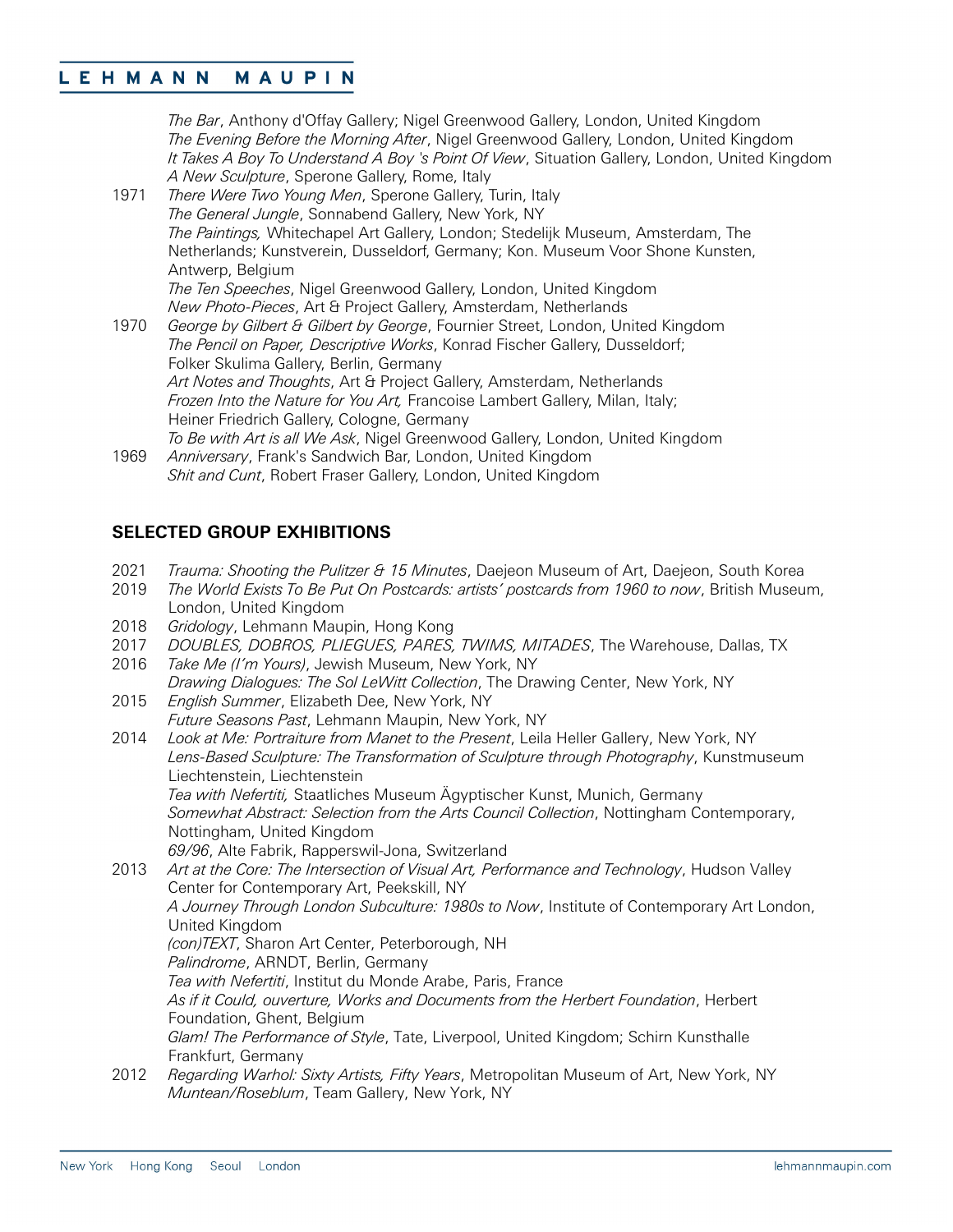*Tea with Nefertiti,* Mathaf: Arab Museum of Modern Art, Doha, Qatar *To Be With Art Is All We Ask*, Astrup Fearnley Museum, Oslo, Norway *CARA DOMANI,* MAMbo, Bologna, Italy *I Wish This Was A Song: Music in Contemporary Art,* The Museum of Contemporary Art, Oslo, Norway *The Insides Are On the Outside*, Glass House, São Paulo, Brazil *ARTandPRESS*, Martin–Gropius-Bau, Berlin, Germany *CIRCA 1986,* The Hudson Valley Center for Contemporary Art, Hudson, NY 2011 *Iles jamais trouvées,* Musée d'Art Moderne de Saint-Etienne Métropole, France *Things are Queer: Highlights of Unicredit Art Collection,* Marta Herford, Herford, Germany *The Original Copy: Photography of Sculpture 1839 to today,* Kunsthaus, Zurich, Switzerland *Staging Action: Performance in Photography since 1960,* Museum of Modern Art, New York, NY *Je crois aux miracles: 10 Years of the Lambert Collection*, Collection Lambert, Avignon, France *Circa 1986,* Hudson Valley Center for Contemporary Art, Peekskill, NY *Moving Portraits,* De La Warr Pavilion, Bexhill, East Sussex, United Kingdom *United Enemies: The Problem of Sculpture in Britain in the 1960s and 1970s*, Henry Moore Institute, Leeds, United Kingdom *Made in Britain: Contemporary Art from the British Council Collection,* Hong Kong Heritage Museum, Hong Kong; Suzhou Museum, Suzhou, China 2010 *Visions – Spectacular Art from the Ulster Museum*, Ulster Museum, Belfast, Ireland *Party!,* New Art Gallery, Walsall, England *Love,* Sorcha Dallas Gallery, Glasgow. United Kingdom *Brave New World*, MUDAM, Luxembourg 2009 *Barock*, Museo d'Arte Contemporanea Donna Regina, Naples, Italy *Just What is it...100 Years of Modern Art from Private Collections in Baden-Wurttemberg*, ZKM Center for Art & Media Karlsruhe, Germany *T-Tris,* B.P.S. Space for Contemporary Art, Charleroi, Belgium *Bad Habits,* Albright Knox Gallery, Buffalo, NY *Collage, London New York*, Fred Gallery, London, United Kingdom *15 Years of Collecting: Against the Grain*, Kunstmusuem Wolfsburg, Wolfsburg, Germany *BP British Art Displays 1500- 2009*, Tate Britain, London, United Kingdom *Passports: Great Early Buys from the British Council Collection*, Whitechapel Gallery, London, United Kingdom *The Fallen Angels - Watari-Um*, Watari Museum of Contemporary Art, Tokyo, Japan 2008 *Based on Paper*, MIMA, Middlesbrough, United Kingdom *The Sum of Its Parts,* Cheim & Read, New York, NY *History in the Making, A Retrospective of the Turner Prize*, Mori Art Museum, Tokyo, Japan *Held together with water, Art from the Sammlung Verbund*, Istanbul Museum of Modern Art, Istanbul, Turkey *Parkhaus*, Kunsthalle Dusseldorf, Dusseldorf, Germany 2007 *What Does the Jellyfish Want?*, Museum Ludwig, Cologne, Germany *Multiplex: Directions in Art, 1970 to Now*, Museum of Modern Art, New York, NY *The Naked Portrait,* Scottish National Gallery, Edinburgh, United Kingdom *Panic Attack! Art in the Punk Years,* Barbican Art Gallery, London, United Kingdom *The Secret Public: The Last Days of the British Underground 1978-1988*, Institute of Contemporary Art, London, United Kingdom *INTO ME / OUT OF ME*, Kunst-Werke Berlin and KW Institute for Contemporary Art, Berlin, Germany 2006 *Renegades*, Exit Art, New York, NY *Interventions*, Thomas Solomon Gallery, Los Angeles, CA *How To Improve The World*, Hayward Gallery, London, United Kingdom *Where a Pawn becomes a Queen*, Museum Ludwig, Cologne, Germany *Inventory: Works form the Herbert Collection*, Kunsthaus Graz, Graz, Austria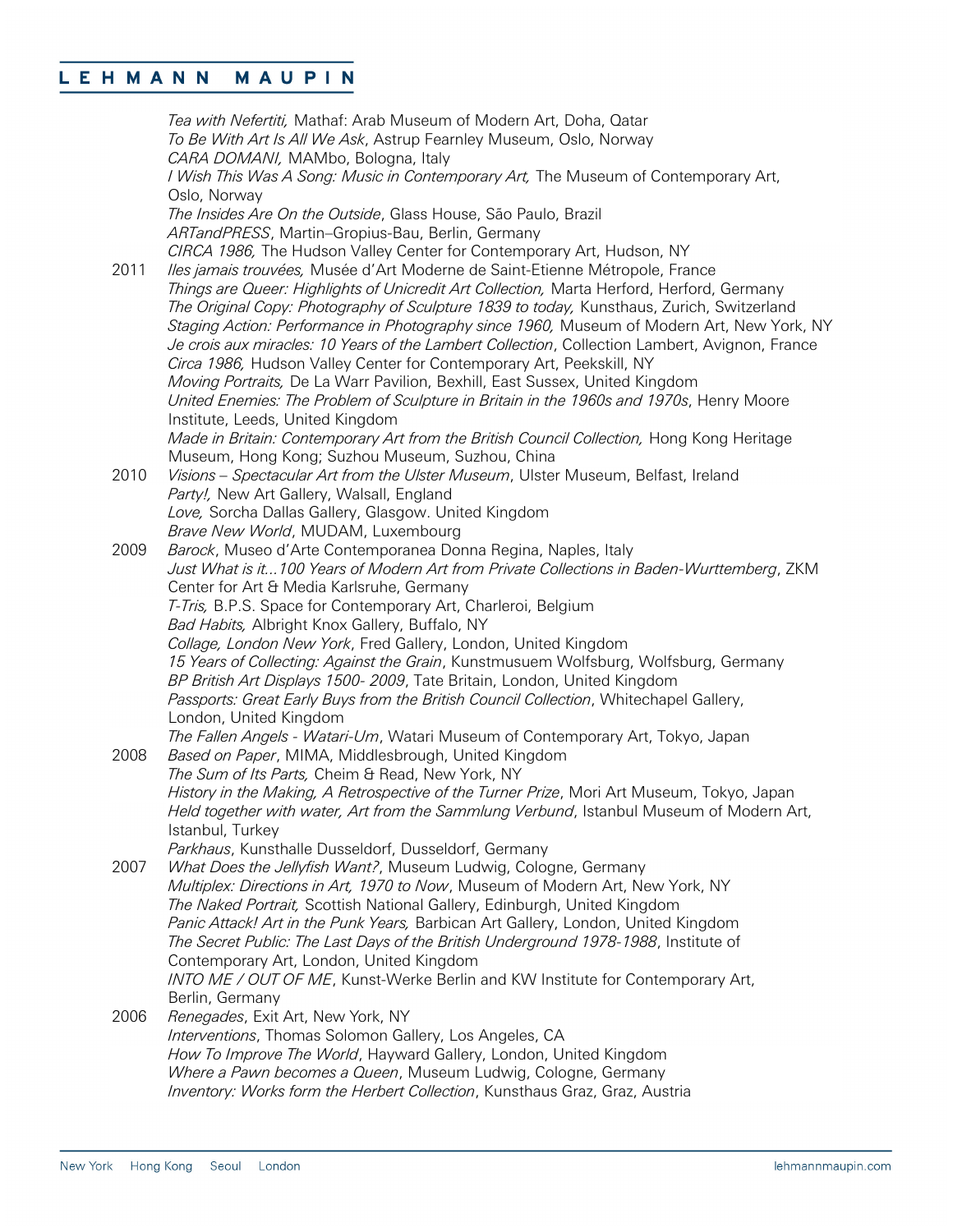*Sixty Years of Sculpture in the Arts Council Collection*, Longside Gallery, Yorkshire Sculpture Park, Yorkshire, United Kingdom *Handsome,* Analix Forever, Geneva, Switzerland *Eye on Europe - Prints, Books & Multiples, 1960 to Now*, The Museum of Modern Art, New York, NY *Internazionale XII Biennale di Scultura di Carrara,* Biennale di Scultura di Carrara, Carrara, Italy *INTO ME / OUT OF ME,* P.S.1 Contemporary Art Center, Long Island City, NY *LACMA at 40: Gifts in Honor of the Museum's Anniversary*, Los Angeles County Museum of Art (LACMA), Los Angeles, CA *E-Flux Video Rental*, Arthouse at the Jones Center - Contemporary Art for Texas, Austin, TX 2005 Venice Biennale, British Pavilion, Venice, Italy *Creativity*, Kunsthalle Fridericianum, Kassel, Germany *Bock mit Inhalt*, Stedelijk Museum, Amsterdam, Netherlands *Superstars - from Warhol to Madonna*, Kunsthalle Wien, Vienna, Austria The Theatre of Art - Masterpieces from the Collection of the Ludwig Museum, Colo Villa Manin. Centro Darte Contemporanea, Codroipo (UD) *Open Systems - Rethinking Art c.1970*, Tate Modern, London, United Kingdom *Eye of the Storm: The IMMA Collection*, Irish Museum of Modern Art (IMMA), Dublin, Ireland *The giving person*, Palazzo delle Arti di Napoli, Naples, Italy *The Last Picture Show: Artists using Photography 1960-1982,* Miami Art Central, Miami, FL *Faltering Flame*, Sheffield Galleries & Museums Trust, Sheffield, United Kingdom 2004 *Puzzle*, Galleria Il Ponte, Florence, Italy *The Last Picture Show,* Fotomuseum Winterthur, Winterthur, Germany *From a Collection: For a Collection*, Galerie Bugdahn und Kaimer, Duesseldorf; Stedelijk Museum, Amsterdam, Netherlands *Monument to Now*, Deste Foundation, Centre for Contemporary Art, Athens, Greece *Video et Cogito*, Ludwig Forum für Internationale Kunst, Aachen, Germany *Hidden Histories,* The New Art Gallery Walsall, Walsall, West Midlands, United Kingdom *Head-to-Head,* Tate Modern, London, United Kingdom *Secrets of the 90s,* Museum voor Moderne Kunst Arnhem, Arnhem, Netherlands *Turning Points: 20th Century British Sculpture*, Tehran Museum of Contemporary Art, Tehran, Iran *The Last Picture Show: Artists Using Photography, 1960-1982*, UCLA Hammer Museum, Los Angeles, CA *Treasure Island: 10 Jahre Sammlung Kunstmuseum*, Kunstmuseum Wolfsburg, Wolfsburg, Germany *I hate you: The Falckenberg Collection,* Louisiana Museum of Modern Art, Humlebæk, Denmark 2003 Fernsehgalerie Gerry Schum/videogalerie schum, Kunsthalle Düsseldorf, Dusseldorf, Germany *Narcissus: New Visions on Self-Representation*, Crac Alsace, Altkirch, France *Happiness: A Survival Guide for Art and Life*, Mori Art Museum, Tokyo, Japan *The Last Picture Show: Artists Using Photography 1960-1982,* Walker Art Center, Minneapolis, MN *Gelijk het leven is*, S.M.A.K. - Stedelijk Museum voor Actuele Kunst, Gent, Belgium *Social Strategies: Redefining social realism*, Illinois State University, Normal, IL *Dreams and Conflicts: The Dictatorship of the Viewer*, La Biennale di Venezia, Venice, Italy *Journey to Now: John Kaldor Art Projects & Collection*, Art Gallery of South Australia, Adelaide, Australia *PROJECTION*, Konrad Fischer Galerie GmbH, Dusseldorf, Germany *Photo-Kunst 1852 – 2002*, Staatsgalerie Stuttgart, Stuttgart, Germany *Het kunstenaarsboek als wetenschappelijke bron*, Centraal Museum, Utrecht, Netherlands *Not Exactly Photographs*, Fraenkel Gallery, San Francisco, CA Group Show, Bernier/Eliades Gallery, Athens, Greece *From Broodthaers to Horn*, Van Abbemuseum, Eindhoven, Netherlands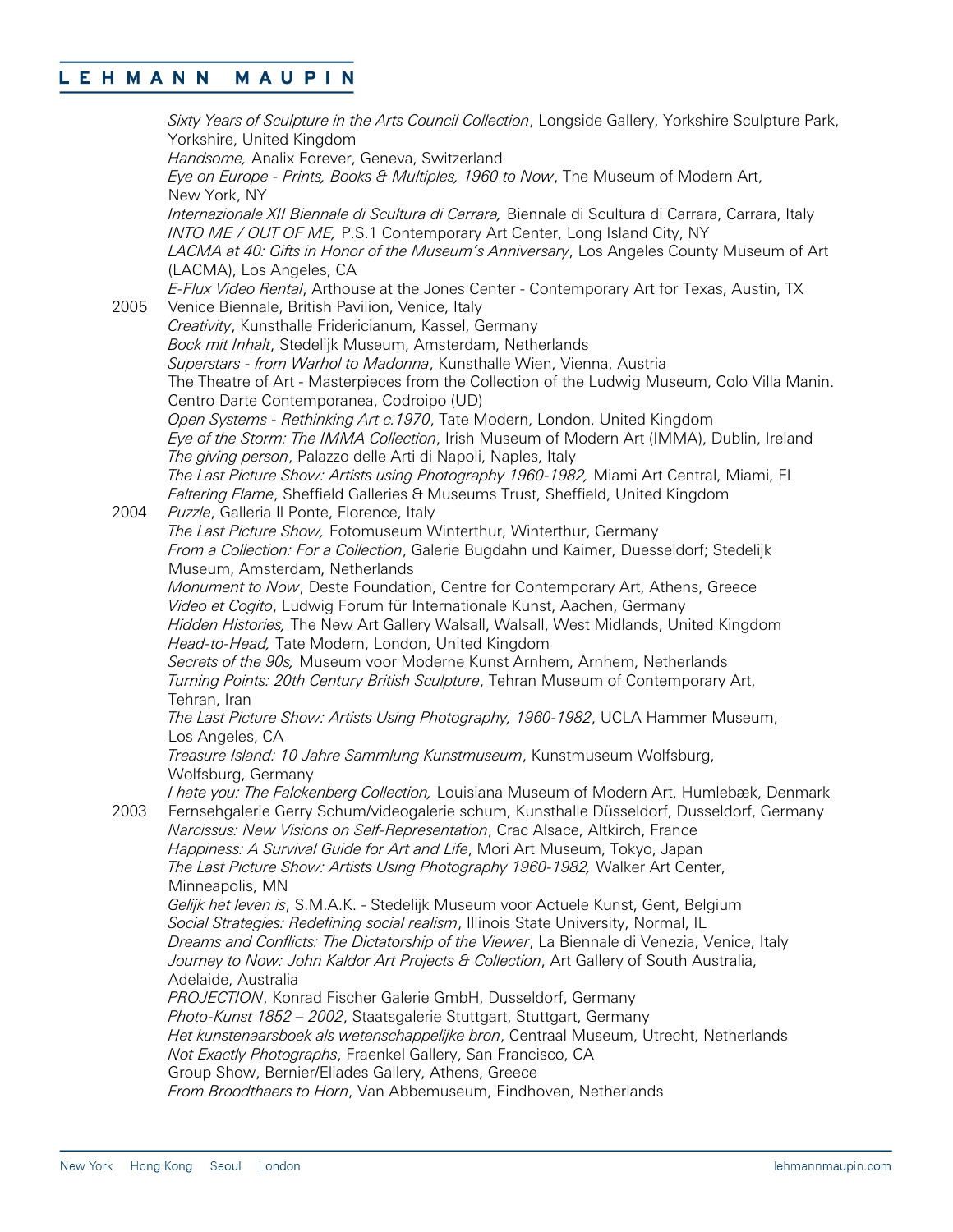| 2002 | From Pop to Now: Selections from the Sonnabend Collection, The Tang Teaching Museum and<br>Art Gallery, Skidmore College, Saratoga Springs, NY<br>RETROSPECTACLE: 25 Years of Collecting Modern and Contemporary, Denver Art Museum,<br>Denver, CO |
|------|----------------------------------------------------------------------------------------------------------------------------------------------------------------------------------------------------------------------------------------------------|
|      | Real Life, Tate St. Ives, St. Ives, Cornwall, United Kingdom                                                                                                                                                                                       |
|      | Warhol to Koons: International Contemporary Art from a Private Collection, Scottish National<br>Gallery of Modern Art, Edinburgh, Scotland Weston Link, Edinburgh, United Kingdom<br>Public Affairs, Kunsthaus Zürich, Zurich, Switzerland         |
|      | On General Release, Norwich Gallery, Norwich, United Kingdom                                                                                                                                                                                       |
| 2001 | Shortcuts, Deste Foundation, Centre for Contemporary Art, Athens, Greece                                                                                                                                                                           |
|      | Nothing in the Main Hall, Rooseum Center for Contemporary Art, Malmö, Sweden                                                                                                                                                                       |
|      | Conception - The Conceptual Document 1968-1972, The Morris and Helen Belkin Art Gallery,                                                                                                                                                           |
|      | Vancouver, British Columbia, Canada<br>Reisen in Ich - Künstler / Selbst / Bild, Sammlung Essl, Kunsthaus, Klosterneuburg Germany                                                                                                                  |
|      | Nothing, Contemporary Art Center Vilnius (CAC), Vilnius, Lithuania                                                                                                                                                                                 |
|      | The First 10 Years: Selected Works from the Collection, Irish Museum of Modern Art (IMMA),                                                                                                                                                         |
|      | Dublin, Ireland                                                                                                                                                                                                                                    |
|      | Imago Mundi, capc Musée d'art Contemporain, Bordeaux, France                                                                                                                                                                                       |
|      | Hypermental - Wahnhafte Wirklichkeit 1950 - 2000 - Von Salvador Dali bis Jeff Koons,                                                                                                                                                               |
|      | Hamburger Kunsthalle, Hamburg, Germany                                                                                                                                                                                                             |
| 2000 | Echoes of the Scream, ARKEN Museum for Moderne Kunst, Copenhagen, Denmark<br>Inner Eye: Contemporary Art from the Marc and Livia Straus Collection, Neuberger Museum of                                                                            |
|      | Art, SUNY Purchase, Purchase, NY                                                                                                                                                                                                                   |
|      | Out There, White Cube, Hoxton Square, London, United Kingdom                                                                                                                                                                                       |
|      | The Rudimentary Pictures, Gagosian Gallery, Los Angeles, CA                                                                                                                                                                                        |
|      | Enclosed and Enchanted, Museum of Modern Art, Oxford, United Kingdom                                                                                                                                                                               |
|      | Man - Body in Art from 1950 to 2000, Arken Museum for Moderne Kunst, Skovvej, Denmark                                                                                                                                                              |
|      | Dream Machines, Dundee Contemporary Arts - DCA, Dundee, United Kingdom                                                                                                                                                                             |
|      | Inaugural Exhibition Making Time - Considering Time As a Material in Contemporary, The Palm<br>Beach Institute of Contemporary Art (PBICA), Lake Worth, FL                                                                                         |
|      | 5e Biennale de Lyon - Partage dexotismes, La biennale d'art Contemporain de Lyon, Lyon, France<br>Seeing Time, ZKM   Museum für Neue Kunst & Medienmuseum, Karlsruhe, Germany                                                                      |
|      | Many Colored Objects Placed Side by Side To Form A Row Of Many Colored Objects, Casino                                                                                                                                                             |
|      | Luxembourg - Forum d'art Contemporain, Luxembourg                                                                                                                                                                                                  |
| 1999 | Zeitwenden - Rückblick und Ausblick, Kunstmuseum Bonn, Bonn, Switzerland                                                                                                                                                                           |
|      | Permanent Collection, The Modern Art Museum of Fort Worth, Fort Worth, TX                                                                                                                                                                          |
|      | The First View, Sammlung Essl - Kunsthaus, Klosterneuburg, Germany                                                                                                                                                                                 |
|      | Ego Alter Ego - Das Selbstportrait in der Fotografie der Gegenwart, Nassauischer Kunstverein,                                                                                                                                                      |
|      | Wiesbaden, Germany<br>Gesammelte Werke 1; Zeitgenössische Kunst seit 1968, Kunstmuseum Wolfsburg,                                                                                                                                                  |
|      | Wolfsburg, Germany                                                                                                                                                                                                                                 |
|      | Veronicas Revenge - Photographies De La Collection Lac-Suisse, Casino Luxembourg - Forum                                                                                                                                                           |
|      | d'art Contemporain, Luxembourg                                                                                                                                                                                                                     |
|      | Insite 98 - Mysterious Voyages: Exploring the Subject of Photography, Contemporary Museum,<br>Baltimore, MD                                                                                                                                        |
|      | Linhas de Sombra Centro de Arte Moderna José de Azeredo Perdigão, Fundação Calouste                                                                                                                                                                |
|      | Gulbenkian, Lisbon, Portugal<br>Out of Actions: Between Performance and the Object, 1949-1979, Museum of Contemporary Art,                                                                                                                         |
| 1998 | Los Angeles, CA                                                                                                                                                                                                                                    |
|      | Photoplay, George Eastman House, Rochester, NY                                                                                                                                                                                                     |
|      | Selected Works from The Fundamental Pictures, Massimo Martino Fine Arts & Projects,                                                                                                                                                                |
|      | Mendrisio, Switzerland                                                                                                                                                                                                                             |
|      | New Testamental Pictures, Galerie Thaddaeus Ropac, Paris, France                                                                                                                                                                                   |
|      | New Testamental Pictures, Galerie Thaddaeus Ropac, Salzburg, Austria                                                                                                                                                                               |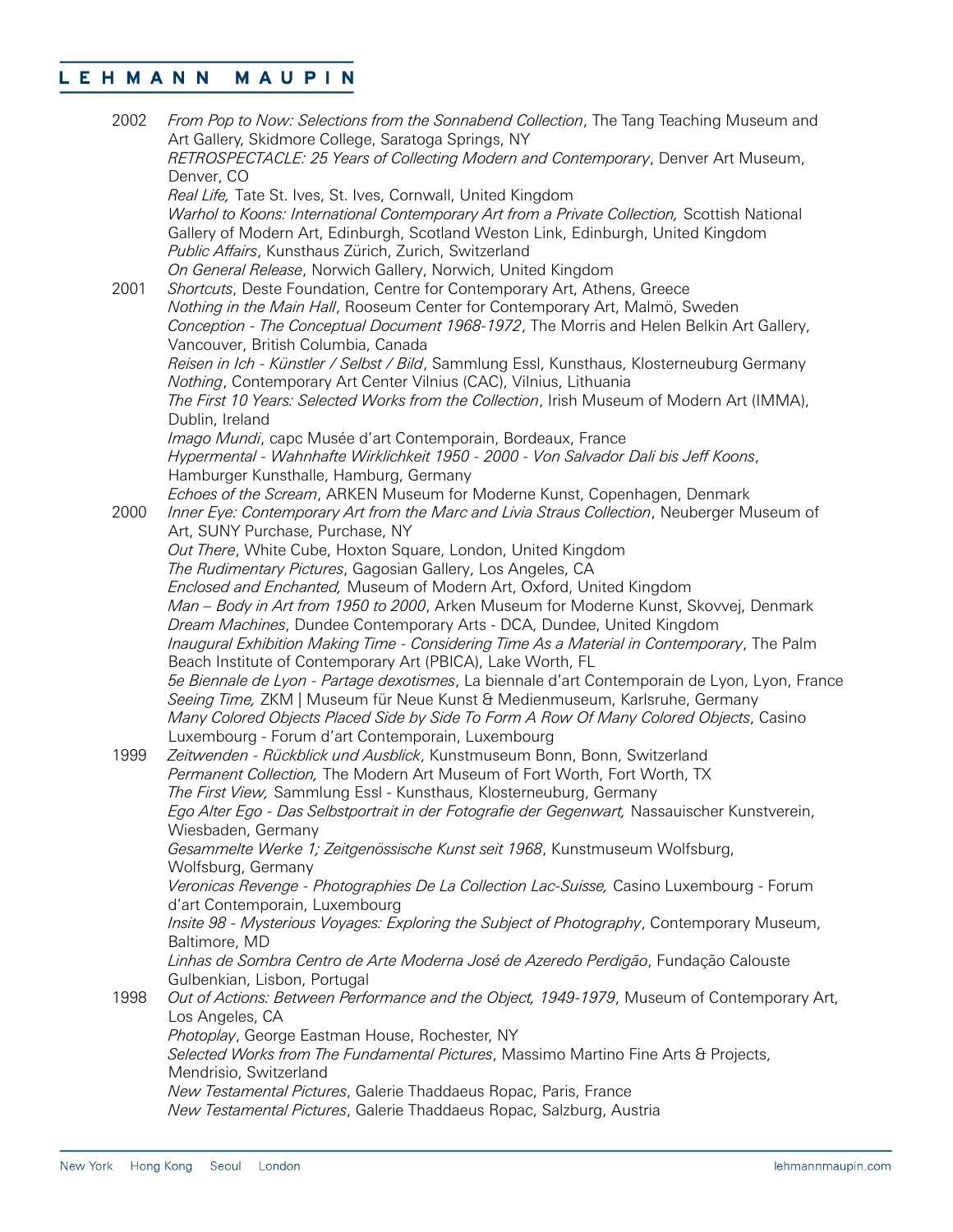|      | Black White and Red 1971 to 1980, James Cohan Gallery, New York, NY<br>A Choice from the Collection, Van Abbemuseum, Eindhoven                                |
|------|---------------------------------------------------------------------------------------------------------------------------------------------------------------|
|      | Conceptual Photography from the 60s and 70s, David Zwirner, Inc., New York, NY<br>Exhibition of the Century, Wellington City Gallery, Wellington, New Zealand |
| 1997 | Treasure Island, Gulbenkian Foundation, Lisbon, Portugal                                                                                                      |
|      | Das Zwanzigste Jahrhundert Zeitgeist-Gesellschaft, Berlin, Germany                                                                                            |
|      | '97 Kwangju Biennale Unmapping the Earth, Kwangju, South Korea                                                                                                |
|      | Galerie Thaddeaus Ropac, Salzburg, Austria                                                                                                                    |
| 1996 | La Vie Moderne en Europe 1870-1996, Museum of Contemporary Art, Tokyo, Japan                                                                                  |
| 1995 | Endurance: The Information, Exit Art, New York, NY                                                                                                            |
|      | Take Me (I'm Yours), Serpentine Gallery, London, United Kingdom                                                                                               |
|      | Attitudes/Sculptures, 1963-1972, CAPC, Musée d'art Contemporain, Bordeaux, France                                                                             |
|      | 20/20 In Khan, NY                                                                                                                                             |
|      | Human/Nature Benefit Exhibition, The New Museum, New York, NY                                                                                                 |
| 1994 | 1969, Galerie Jablonka, Cologne, Germany<br>Recent Work, Anthony d'Offay Gallery, London, United Kingdom                                                      |
|      | Sarah Staton: Supastore boutique, Laure Genillard Gallery, London, United Kingdom                                                                             |
| 1993 | Contemporary Self-Portraits 'Here's Looking at Me', Elac, Centre d'Echanges de Perrache,                                                                      |
|      | Lyon, France                                                                                                                                                  |
|      | Out of Sight, Out of Mind, Lisson Gallery, London, United Kingdom                                                                                             |
|      | 1993: Europe Sans Frontieres, Galerie Isy Brachot, Paris, France                                                                                              |
|      | Image Makers, The Nassau County Museum of Art, Roslyn Harbor, NY                                                                                              |
|      | Konstruktion Zitat: Kollektive Bilder in der Fotografie, Sprengel Museum, Hannover, Germany                                                                   |
|      | Photoplay, Works from the Chase Manhattan Collection, NY, Center for the Fine Arts, Miami, FL;                                                                |
|      | Museo Amparo, Puebla, Mexico; Museo de Arte Contemporaneo de Monterrey, Monterrey,                                                                            |
|      | Mexico; Centro Cultural Consolidado, Caracas, Venezuela; MASP/ Museu de Arte de Sao Paulo,                                                                    |
|      | Sao Paulo, Brasil; Museo Nacional de Bellas Artes; Buenos Aires, Argentina; Museo Nacional de                                                                 |
|      | Bellas Artes, Santiago, Chile                                                                                                                                 |
| 1992 | Dark Decor, DePree Art Center, Hope College, Holland, MI; San Jose Museum of Art, San Jose,                                                                   |
|      | CA; Florida Gulf Coast Art Center, Belleair, FL<br>More Than One Photograph, The Museum of Modern Art, New York, NY                                           |
| 1991 | 20th Century Collage, Margo Leavin Gallery, Los Angeles, CA                                                                                                   |
|      | Metropolis, International Art Exhibition 1991, Martin-Gropius-Bau, Berlin, Germany                                                                            |
|      | Photography: 1980-1990, Ginny Williams Gallery, Denver, CO                                                                                                    |
|      | Consorts, Pence Gallery, Santa Monica, CA                                                                                                                     |
|      | Cruciformed: Images of the Cross Since 1980, Cleveland Center for Contemporary Art, Cleveland;                                                                |
|      | Museum of Contemporary Art Wright State University, Dayton, OH; Western Gallery, Western                                                                      |
|      | Washington University, Bellingham, WA; Macdonald Stewart Art Center, Guelph, Canada                                                                           |
|      | A Passion for Art: Watercolors and Works on Paper, Tony Shafrazi Gallery, New York, NY                                                                        |
| 1990 | Assembled, The University Art Galleries, Wright State University, Dayton, OH                                                                                  |
|      | Team Spirit, Neuberger Museum, SUNY at Purchase; Cleveland Center for                                                                                         |
|      | Contemporary Art, Cleveland, OH; Vancouver, British Columbia, Canada; The Art                                                                                 |
|      | Museum at Florida International University, Miami; Spirit Square Center for the Arts,                                                                         |
|      | Charlotte, NC; Davenport Art Museum, Davenport, IO; Laumeier Sculpture Park, St. Louis, MI                                                                    |
|      | Art That Happens to be Photography, Texas Gallery, Houston, TX<br>Exposed, Vivian Horan Fine Art, New York, NY                                                |
| 1989 | Repetition, Hirschl & Adler Modern, New York, NY                                                                                                              |
|      | Bilderstreit: contradiction, unity and fragmentation in art since 1960, Ludwig Museum in the                                                                  |
|      | Rheinhallen, Cologne, Germany                                                                                                                                 |
|      | Prospect 89 Kunstverein Frankfurt, Schirn Kunst-Halle, Frankfurt, Germany                                                                                     |
|      | Lost and Found: The Object Transformed, Barbara Mathes Gallery, New York, NY                                                                                  |
|      | New Works by Gallery Artists, Sonnabend Gallery, New York, NY                                                                                                 |
|      | Words, Tony Shafrazi Gallery, New York, NY                                                                                                                    |
| 1988 | Under Construction; New Photomontage, Cranbrook Academy of Art Museum, Bloomfield, MI                                                                         |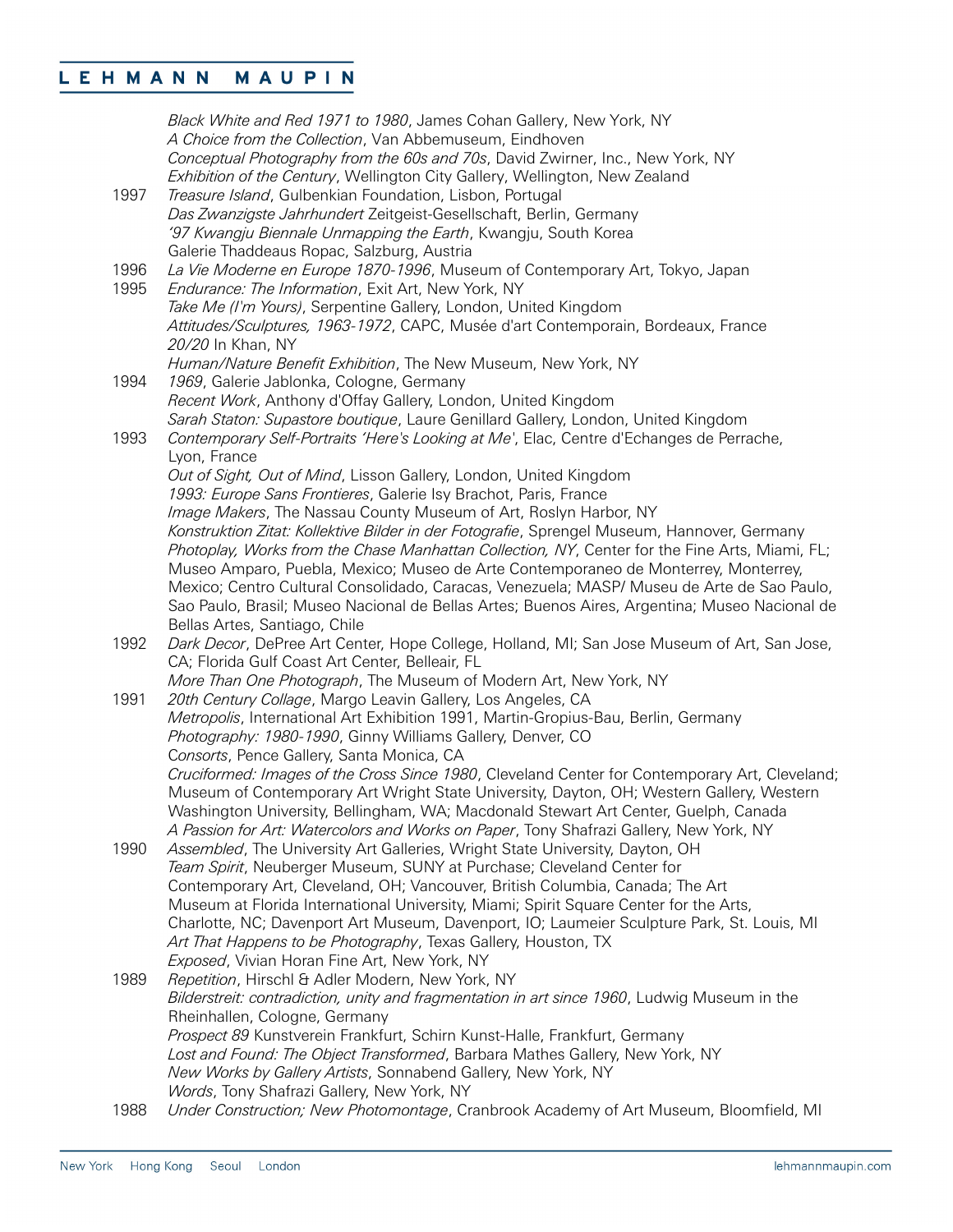*'A "Drawing" Show'*, Cable Gallery, New York, NY *Three Decades: The Oliver Hoffman Collection*, The Museum of Contemporary Art, Chicago, IL 1987 *This is Not a Photograph: Twenty Years of Large-Scale Photography, 1966-1986*, The John and Mable Ringling Museum of Art, Sarasota, FL *Perverted By Language*, Hillwood Art Gallery, Long Island University, C.W. Pos Campus, Greenvale, NY *Romance*, Knight Gallery, Charlotte, NC *Selections from X) 1*, Damon Brandt Gallery, New York, NY *Uit het oude Europa*, Stedelijk Museum, Amsterdam, Netherlands 1986 *Correspondances 'New York Art Now'*, Laforet Museum Harajuku and Tochigi Perfectural Museum of Fine Arts, Utsunomiya, Japan *Gilbert & George; Gareth Fisher*, The Fruitmarket Gallery, Edinburgh, Scotland *Falls The Shadow*, 1986 Hayward Annual, Hayward Gallery, London, United Kingdom *Memento Mori*, Centro Cultural/Arte Contemporaneo, Mexico City, Mexico 1985 *Paris Biennale*, Paris, France *The 1985 Carnegie International*, The Carnegie Museum of Art, Pittsburgh, PA *Overture*, Casttello di Rivoli, Torino, Italy *One City a Patron*, Scottish Arts Council, Touring, United Kingdom *A Journey Through Contemporary Art,* The Hayward Gallery, London, United Kingdom 1984 *Sydney Biennale*, Sydney, Australia *The Critical Eye*, Yale Center for British Art, New Haven, CT *Artistic Collaboration in the 20th Century*, Hirshhorn Museum and Sculpture Garden, Washington, D.C. *The Poetry of Vision-Rose*, The Guinness Hop Store, Dublin, Ireland *Dialog*, The Moderna Museet, Stockholm, Sweden *Turner Prize Exhibition*, The Tate Gallery, London, United KIngdom *The British Art Show*, Arts Council Touring, G.B; Queensland Art Gallery, Australia; Art Galley of New South Wales, Australia; Art *Gallery of Western* Australia, Australia *Private Symbol: Social Metaphor. 5th Biennale*, Art Gallery of New South Wales, Sydney, Australia *Collection Annick and Anton Herbert*, Van Abbemuseum, Eindhoven, Netherlands *Photography in Contemporary Art*, The National Museums of Art, Tokyo and Kyoto, Japan *Gilbert & George / Richard Long*, North Carolina Museum of Art, Raleigh, NC *Via New York*, Musee D'Art Contemporain, Montreal, Quebec, Canada *Content*, Hirshhorn Museum, Washington, D.C. *Collectie Becht*, Stedelijk Museum, Amsterdam, Netherlands *Histoires De Sculpture,* Espace Graslin-Manufacture Des Tabacs, Nantes-Loire-Atlantique; Musée d'Art Moderne De Villeneuve, D'Ascq-Nord; Chateau Des Ducs D'Eperon, Cadillac-Gironde, France 1983 *Photography in Contemporary Art*, National Museum of Modern Art, Tokyo, Japan *Acquisition Priorities*, The Solomon R. Guggenheim Museum, New York, NY *Trends in Post War American and European Art*, The Solomon R. Guggenheim Museum, New York, NY *New Art*, The Tate Gallery, London, United Kingdom *Urban Pulsers: The Artist and the City*, Plan for Art, Pittsburgh, PA 1982 Documenta (7), Kassel, Germany *Aspects of British Art Today*, Metropolitan Art Museum, Tokyo, Japan *Zeitgeist*, Berlin, Germany 1981 *Westkunst*, Cologne, Germany *16 Bienal De Sao Paulo*, São Paulo, Brazil *British Sculpture in The Twentieth Century*, Whitechapel Art Gallery, London, United Kingdom *Project 6: Art Into The 80's*, Walker Art Gallery, Liverpool, United Kingdom *Point de Vue, Images*, Maison de la Culture, Chalon-sur-Saone, France 1980 *Gerry Schum*, Museum Boymans-Van Beuningen, Rotterdam; Kunstverein, Cologne;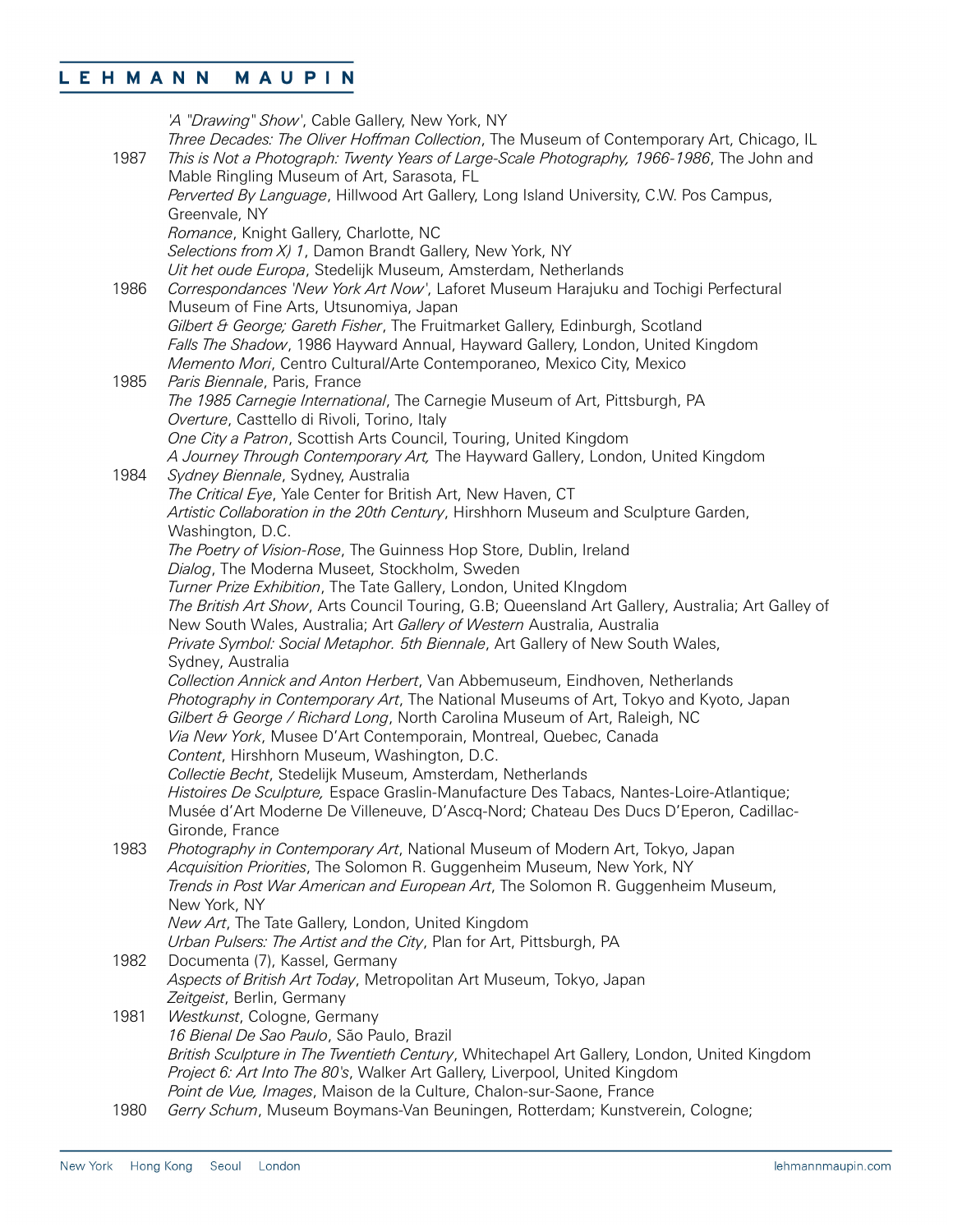| 1979 | The Art Gallery, Vancouver; A Space, Toronto, Canada<br>Kunst In Europa Na '68, Museum voor Hedendaagse Kunst, Ghent, Belgium<br>Explorations In The 70's, Pittsburgh Plan for Art, Pittsburgh, PA<br>Process and Sequence: A Photographic Exhibition, Roosevelt, NY |
|------|----------------------------------------------------------------------------------------------------------------------------------------------------------------------------------------------------------------------------------------------------------------------|
|      | Photography as Art/Art as Photography, Tiroler Landesmuseum Ferdinandeum,<br>Innsbruck, Austria                                                                                                                                                                      |
|      | Europe In The 70's, Contemporary Art Center, Cincinnati, OH                                                                                                                                                                                                          |
|      | On Walks and Travels, Bonnefantenmuseum, Maastricht, Netherlands<br>Un Certain Art Anglais, A.R.C./Musee d'Art Moderne de la ville Paris, France                                                                                                                     |
|      | Wahrnehmungen, Aufzeichnungen, Mitteilungen, Museum Haus Lange, Krefeld, Germany                                                                                                                                                                                     |
|      | Hayward Annual, Hayward Gallery, London, United Kingdom<br>Gerry Schum, Stedelijk Museum, Amsterdam, Netherlands                                                                                                                                                     |
| 1978 | Europe In The 70's, Hirshhorn Museum and Sculpture Garden, Washington, D.C.; San                                                                                                                                                                                     |
|      | Francisco Museum of Modern Art, San Francisco, CA; Modern Art Museum of Fort Worth,<br>Fort Worth, TX                                                                                                                                                                |
|      | Made By Sculptors, Stedelijk Museum, Amsterdam, Netherlands<br>38th Biennale, Venice, Italy                                                                                                                                                                          |
|      | Door Beeldhouwers Gemaakt, Stedelijk Museum, Amsterdam, Netherlands                                                                                                                                                                                                  |
| 1977 | Photography as an Art Form, John and Marble Ringling Museum of Art, Saratoga, FL<br>Europe In The 70's, The Art Institute of Chicago, Chicago, IL                                                                                                                    |
| 1976 | Arte Inglese Oggi, Palazzo Reale, Milan, Italy                                                                                                                                                                                                                       |
|      | Group Show, Fruit Market Gallery, Edinburgh, Scotland                                                                                                                                                                                                                |
|      | The Artist and The Photograph, Israel Museum, Jerusalem, Israel                                                                                                                                                                                                      |
| 1975 | Bodyworks, Museum of Contemporary Art, Chicago, IL                                                                                                                                                                                                                   |
|      | Narrative in Contemporary Art, University of Guelph, Guelph, Canada                                                                                                                                                                                                  |
| 1974 | Word Works, Mt. San Antonio College, Walnut, CA<br>Medium Photography, Kunstverein, Hamburg, Germany                                                                                                                                                                 |
|      | Kunst Bleibt Kunst, Kunsthalle, Cologne, Germany                                                                                                                                                                                                                     |
|      | Prospect, Kunsthalle, Dusseldorf, Germany                                                                                                                                                                                                                            |
|      | A Group Show, Palais des Beaux Arts, Brussels, Belgium                                                                                                                                                                                                               |
|      | Sculpture Now, Royal College of Art, London, United Kingdom                                                                                                                                                                                                          |
| 1973 | Critics Choice, Tooth Gallery, London, United Kingdom                                                                                                                                                                                                                |
|      | Art as Photography, Kunstverein, Hannover; The Museum Gallery, Paris, France                                                                                                                                                                                         |
|      | From Henry Moore to Gilbert & George, Palais des Beaux Arts, Brussels, Belgium                                                                                                                                                                                       |
|      | 11 English Drawers, Kunsthalle, Baden-Baden, Germany; Kunsthalle, Bremen, Germany                                                                                                                                                                                    |
| 1972 | Contemporanea, Villa Borghese, Rome, Italy                                                                                                                                                                                                                           |
|      | The New Art, Hayward Gallery, London, United Kingdom<br>Concept Kunst, Kunstmuseum, Basel, Switzerland                                                                                                                                                               |
|      | The Paintings, Koninkijk Museum voor Schone Kunsten, Antwerp, Belgium                                                                                                                                                                                                |
| 1971 | Prospect 71 Projection, Kunsthalle, Dusseldorf, Germany                                                                                                                                                                                                              |
|      | The British Avant-Garde, Cultural Centre, New York, NY                                                                                                                                                                                                               |
|      | Situation/Concept, Innsbruck, Austria                                                                                                                                                                                                                                |
|      | The Paintings, Whitchapel Art Gallery, London; Stedelijk Museum, Amsterdam; Kunstverein,                                                                                                                                                                             |
|      | Dusseldorf, Germany                                                                                                                                                                                                                                                  |
| 1970 | Information, The Museum of Modern Art, New York, NY                                                                                                                                                                                                                  |
|      | 18 Paris IV, 66 Rue Mouffetard, Paris, France                                                                                                                                                                                                                        |
|      | Conceptual Art, Arte Povera, Land Art, Civic Gallery of Modern Art, Turin, Italy                                                                                                                                                                                     |
|      | Untitled, C.A.Y.C., Buenos Aires, Argentina<br>Plans and Projects, Kunsthalle, Bern, Switzerland                                                                                                                                                                     |
| 1969 | Conception, Stadtisches Museum, Leverkusen, Germany                                                                                                                                                                                                                  |
|      | Anniversary, Frank's Sandwich Bar, London, United Kingdom                                                                                                                                                                                                            |
|      | Shit and Cunt, Robert Fraser Gallery, London, United Kingdom                                                                                                                                                                                                         |
| 1968 | Three Works - Three Works, Frank's Sandwich Bar, London, United Kingdom                                                                                                                                                                                              |
|      | Snow Show, St. Martin's School of Art, London, United Kingdom                                                                                                                                                                                                        |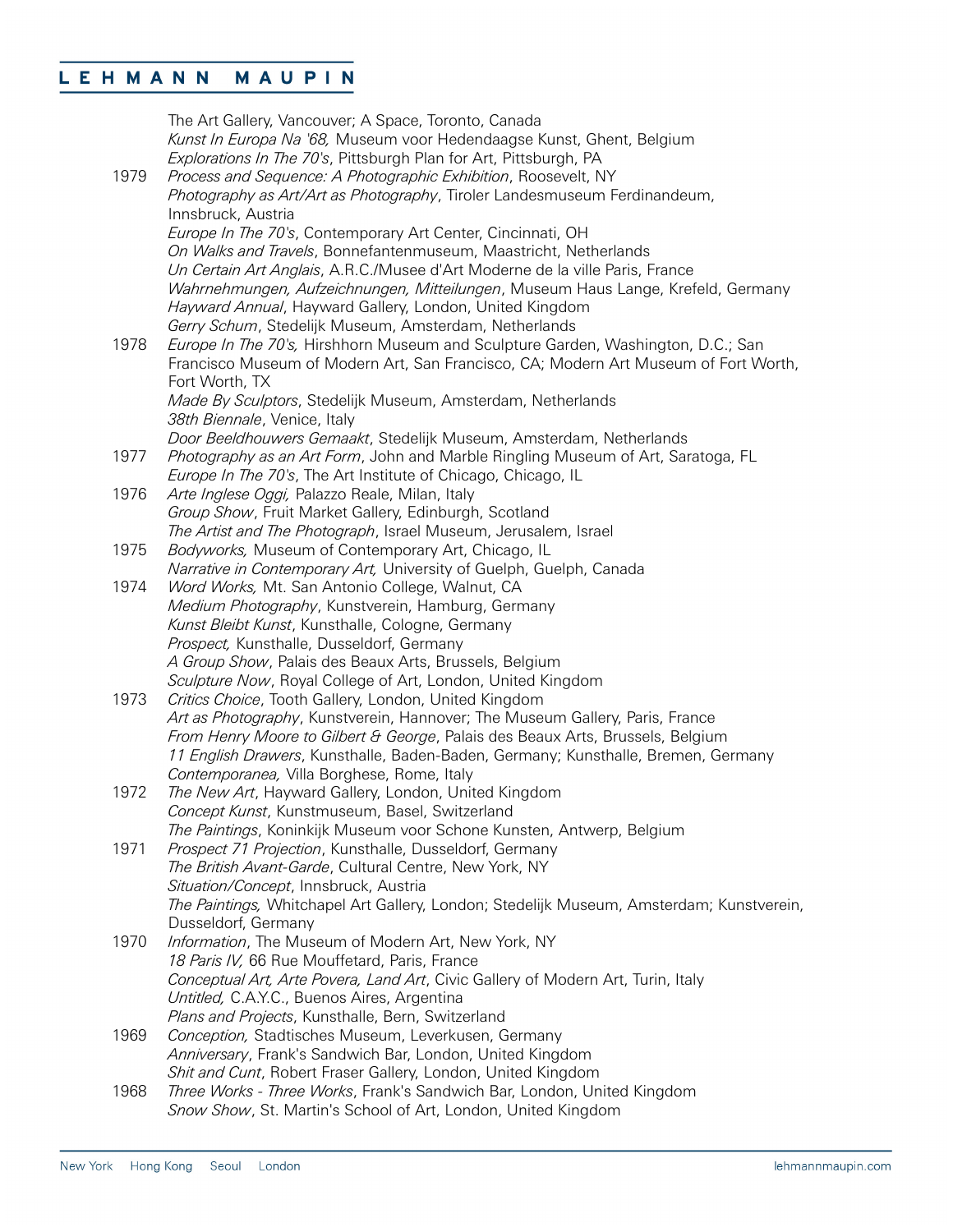*Bacon 32,* Allied Services, London, United Kingdom *Christmas Show*, Robert Fraser Gallery, London, United Kingdom

### **HONORS AND DISTINCTIONS**

- 2013 Honorary Doctorates of Art, Plymouth University
- 2012 Honorary Doctorates of Art, Open University
- 2010 Honorary Doctorates of Art, University of East London Awarded honorary title of "Magister Artium Gandensis," University College Ghent
- 2008 Honorary Doctorates, London Metropolitan University
- 2007 South Bank Award Lorenzo il Magnifico Award
- 1989 Special International Award
- 1986 Turner Prize
- 1981 Regione Lazio Award

### **PUBLICATIONS**

- 2019 Bracewell, Michael, George Passmore, and Gilbert Proesch. *Gilbert & George: The Paradisical Pictures 2019*. London: Koenig Books.
- 2018 Birnbaum, Daniel, and Hans Ulrich Obrist. *Gilbert & George: The Great Exhibition 1971-2016*. London: Heni Publishing Birnbaum, Charlotte, George Passmore, and Gilbert Proesch. *The Meal: A Conversation with Gilbert & George*. Berlin: Sternberg Press.
- 2017 Bracewell, Michael, *What is Gilbert & George?* London: Heni Publishing.
- 2015 Bracewell, Michael, Nicole Durling, Olivier Varenne, and David Walsh. *Gilbert and George: MONA Tasmania 2015-2016*. Berriedale: Museum of Old and New Art.
- 2012 Bracewell, Michael, George Passmore, and Gilbert Proesch. *Gilbert & George: London Pictures*. Surrey: Hurtwood Press.
- 2011 Passmore, George, and Gilbert Proesch. *The Complete Postcard Art of Gilbert & George*. Munich: Prestel.

Bracewell, Michael, George Passmore, and Gilbert Proesch. *The Postcard Art of Gilbert & George, 1972-1989*. Munich: DelMonico Books.

- 2009 Passmore, George, and Gilbert Proesch. *Gilbert & George: Jack Freak pictures 2008*. Ostfildern: Hatje Cantz Verlag.
- 2007 Passmore, George, Rudi H. Fuchs, and Gilbert Proesch. *Gilbert & George - The Complete Pictures 1971-2005: in Two Volumes*. New York, NY: Aperture Foundation. Fuchs, Rudolf Herman. *Gilbert & George - the complete pictures: 1971-2005*. London: Tate. Abate, Michele. *Gilbert & George*. Milan: Skira.
- 2006 Bracewell, Michael. *Gilbert & George: Sonofagod Pictures: was Jesus Heterosexual?* London: White Cube.
- 2005 Birnbaum, Daniel, Michael Bracewell, George Passmore and Gilbert Proesch. *Gilbert & George: Ginkgo pictures: Venice Biennale 2005*. London: British Council.
- 2004 Passmore, George, and Gilbert Proesch. *Perversive pictures 2004: Gilbert & George.* New York: Sonnabend Gallery. Jonquet, François, George Passmore, and Gilbert Proesch. *Gilbert and George: intimate conversations with Francois Jonquet*. London: Phaidon. Gartner, Maria Luisa. *Gilbert & George: Twenty London East One Pictures.* Paris: Galerie Thaddaeus Ropac.
- 1998 Codognato, Mario, Achille Bonito Oliva, George Passmore, Gilbert Proesch, and Angela Tecce. *Gilbert & George: New Testamental Pictures*. Milano: Charta.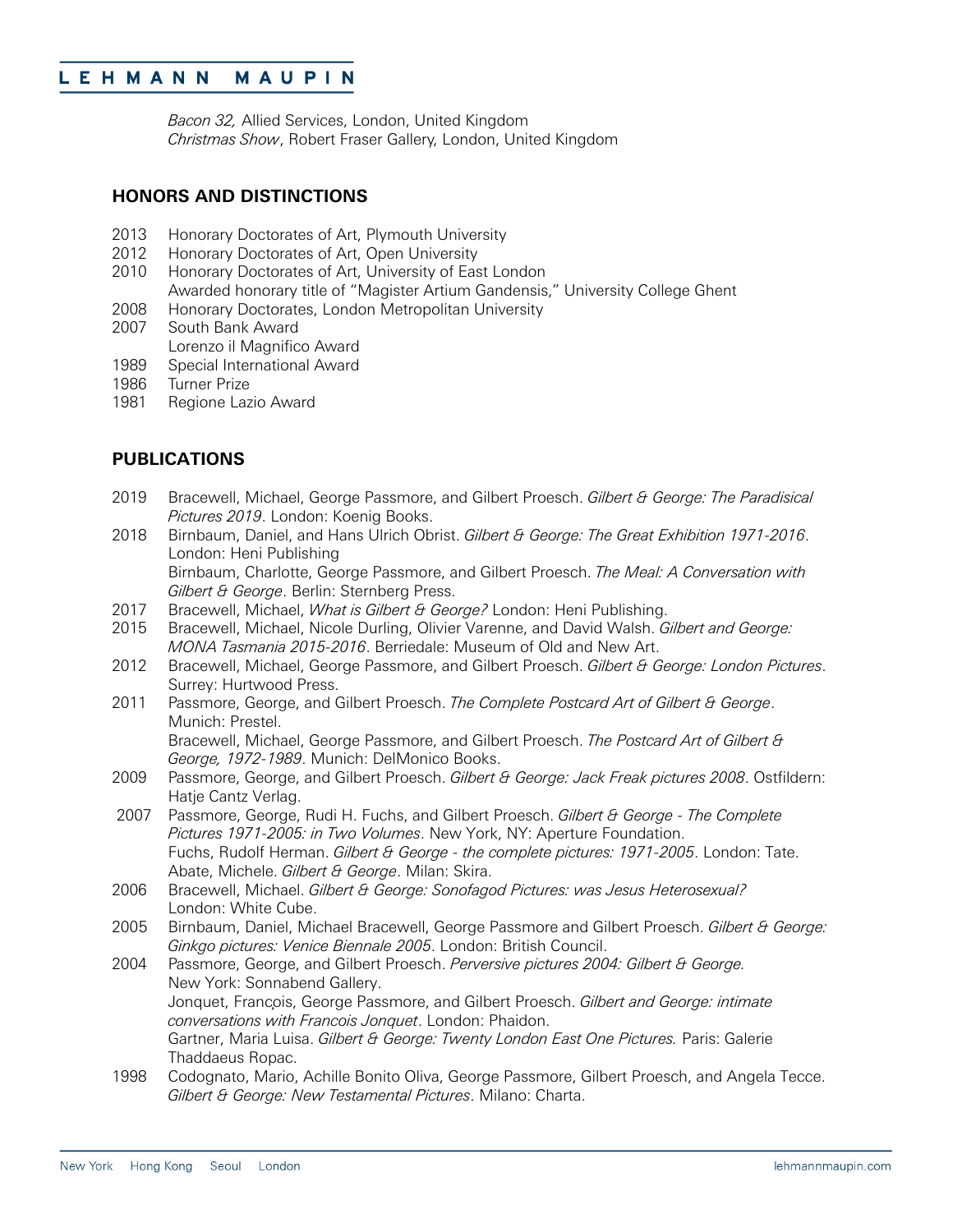Passmore, George, and Gilbert Proesch. *Gilbert & George.* Stockholm: Magasin 3.

- 1997 Obrist, Hans Ulrich, and Robert Violette. *The Words of Gilbert & George: with Portraits of the Artists from 1968 to 1997*. London: Violette Editions.
- 1996 Passmore, George, and Gilbert Proesch. *The Fundamental Pictures, 1996*. London: Alexander Roussos.
- 1995 Buser, Thomas. *Experiencing Art Around Us*. Minneapolis/St. Paul: West Pub. Fineberg, Jonathan. *Art since 1940: Strategies of Being*. London: Laurence King.
- 1994 Passmore, George, and Gilbert Proesch. *Gilbert & George: Museo d'Arte Moderna Cittàdi Lugano*. Lugano: Museo d'Arte Moderna.
- 1993 Phillips, Lisa. *Photoplay: works from the Chase Manhattan collection*. New York: Chase Manhattan Corp.

Passmore, George, Gilbert Proesch, Carter Ratcliff, and Robert Rosenblum. *Gilbert & George: The Singing sculpture*. London: Thames and Hudson.

- 1992 Kold, Anders, George Passmore, Gilbert Proesch, and Jens Erik Sorensen. *Gilbert and George: New Democratic Pictures*. Aarhus, Denmark: Aarhus Kunstmuseum.
- 1991 Jahn, Wolf, George Passmore, and Gilbert Proesch. *Wolf Jahn on the Tryptych, Class war, Militant, Gateway by Gilbert & George*. London, United Kingdom: Anthony d'Offay Gallery. Farson, Daniel. *With Gilbert & George in Moscow*. London: Bloomsbury. Fuchs, Rudi H. *The Cosmological Pictures.* Krakow: Pałac Sztuki. Wheeler, Daniel. *Art Since Mid-Century 1945 to the Present*. New York: Vendome Press.

1990 Klokov, Sergei, George Passmore, Gilbert Proesch, and Brenda Richardson. *Gilbert & George: katalog vystavki proizvedenii*. London: Anthony d'Offay Gallery. Passmore, George, and Gilbert Proesch. *Twenty-five worlds by Gilbert and George.* New York: Robert Miller Gallery. Rosenblum, Robert. *Worlds and Windows*. New York: Robert Miller. Guidieri, Remo. *11 worlds by Gilbert & George & Antique Clocks*. Cologne: Feuerle. *Gilbert & George Postcard Sculptures and Ephemera, 1969-1981*. New York: Hirschl &

- Adler Modern. 1989 Britt, David, and Wolf Jahn. *The art of Gilbert & George, or, An Aesthetic of Existence*. London: Thames and Hudson. Passmore, George, and Gilbert Proesch. *Gilbert & George for AIDS exhibition: 20 April to 20 May*
- *1989*. London: Anthony d'Offay Gallery. 1988 Buttner, Werner, George Passmore, and Gilbert Proesch. *Gilbert & George: the 1988 pictures*. Hamburg: Ascan Crone.
- 1986 Ratcliff, Carter. *Gilbert & George: The Complete Pictures 1971-1985.* Munich: Schirmer-Mosel. CAPC Musée D'art Contemporain de Bordeaux. *Gilbert & George: The Charcoal on Paper Sculptures, 1970-1974*. Bordeaux: Le Musée D'Art Contemporain de Bordeaux. Jahn, Wolf. *Gilbert & George: The Paintings (with us in the nature) of Gilbert & George The Human Sculptures 1971*. Edinburgh: The Fruit Market Gallery.
- 1987 Nickas, Robert. *Perverted by Language.* New York: Hillwood Art Gallery.
- 1985 Passmore, George, and Gilbert Proesch. *Gilbert & George, Death, Hope, Life, Fear 1984*. Turin: Castello di Rivoli.
- 1984 Richardson, Brenda. *Gilbert & George*. Baltimore: Baltimore Museum of Art.<br>1980 Ratcliff. Carter. Nelleke van Maaren, and Jan Vercruysse. *Gilbert & George en*
- 1980 Ratcliff, Carter, Nelleke van Maaren, and Jan Vercruysse. *Gilbert & George en het Moderne Leven*. Eindhoven: Van Abbemuseum. Passmore, George, and Gilbert Proesch. *Gilbert & George, 1968 to 1980: Municipal van Abbemuseum, Eindhoven, 1980*. Netherlands: Eindhoven. Rosenblum, Robert. *Explorations in the 70's: Andre, Becher, Bochner, Darboven, Dibbets, Gilbert*  and George, LeVa, LeWitt, Long, Morris, Rockburne, Tuttle. Pittsburgh: Pittsburgh Plan for Art.
- 1977 Passmore, George, Gilbert Proesch, and Peter Weiermair. *George and Gilbert: The Living Sculptors.* London: Innsbruck.
- 1976 Passmore, George, and Gilbert Proesch. *Dark shadow*. London: Nigel Greenwood.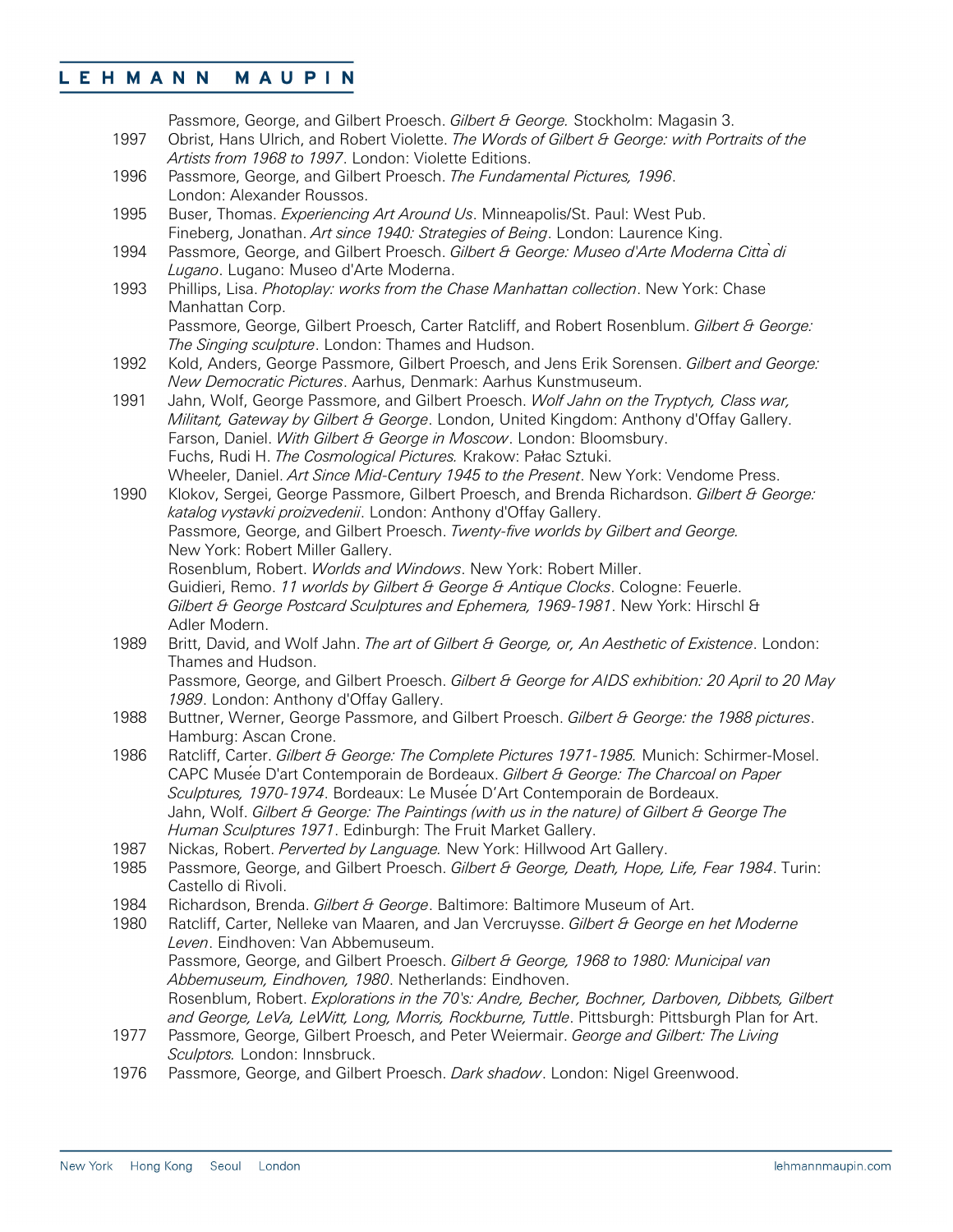- 1973 Kaldor, John, George Passmore, and Gilbert Proesch. *George and Gilbert: The Living Sculptors.*  Sydney: John Kaldor.
- 1972 Passmore, George, and Gilbert Proesch '*Oh, the Grand Old Duke of York': Gilbert & George, the Sculptors.* Luzern: Kunstmuseum. *The Now Art.* London: Hayward Gallery. Seymour, Anne. *The New Art: Keith Arnatt, Art-Language, Victor Burgin*. London: Hayward Gallery.
- 1971 Passmore, George, and Gilbert Proesch. *The Paintings (with us in the nature) of Gilbert & George the Human Sculptors*. London: Art for All. Passmore, George, and Gilbert Proesch. *Side by side: Gilbert & George the Sculptors*. London: Art for All. Passmore, George, and Gilbert Proesch. *A Day in the Life of Gilbert &George the Sculptors*. London: Art for All.
- 1970 Passmore, George, and Gilbert Proesch. *The Pencil on Paper Descriptive Works of Gilbert & George the Sculptors*. London: Art for All. *Art Notes and Thoughts. Catalogue for the Gilbert & George Exhibition*. Amsterdam: Art & Project. Passmore, George, and Gilbert Proesch. *To be with Art is All We Ask*. London: Art for All. Passmore, George, and Gilbert Proesch. *A Guide to Singing Sculpture*. London: Art for All.

### **SELECTED BIBLIOGRAPHY**

2021 "Opening Season." *Whitewall Magazine*, Fall. Schuster, Angela. "Gilbert & George: 'New Normal Pictures'." *Avenue Magazine*, September/October. "In the studio with… Gilbert & George." *Apollo*, September 8. "British Art Duo Gilbert and George Are Drinking Champagne in the Studio and Signing Posters for Their Next Gallery Show." *Artnet News,* September 7. 2020 Goblin, Pamela. "Designer Jonathan Anderson Speaks with Art Duo Gilbert & George About Agitating the Norm." *L'Officiel*, November 17.s 2018 Ure Smith, Jane. "Gilbert & George." *Museum Magazine*, March. 2017 "Miles Aldridge's saucy take on Maurizio Cattelan show." *The Art Newspaper*, December 12. Birkin, David. "A conversation with Gilbert & George." *Ocula*, November 23. Press, Clayton. "THE BEARD PICTURES: Gilbert & George at Lehmann Maupin, New York." *Forbes*, November 20. Durrant, Nancy. "What we've learnt: Gilbert & George." *The Times*, November 18. Buck, Louisa. "Gilbert & George present 'Beard Pictures' and 'Fuckosophy'." *The Telegraph*, November 17. Glover, Michael. "Gilbert & George: What exactly do we remember them for?" *The Independent*, November 14. Arditi, Fiamma. "Nelle barbe di Gilbert & George le paure e I tabù del nostro tempo." *la Stampa*, November 12. O'Brien, Jennifer. "'Abominable' artistic duo return to Belfast with reflections on religion." *The Times*, November 9. Curtis, Nick. "Superstar artists Gilbert & George celebrate 50 years of working together." *Evening Standard*, November 8. Colucci, Emily. "Gilbert & George: Walking, Talking, and Chewing Gum at the Same Time." *Flaunt Magazine,* November issue. "Gilbert & George – 'The Beard Pictures' at Lehmann Maupin" *Blouin Artinfo*, October 27. Burns, Charlotte. "Episode 17: Gilbert & George." *Art Agency, Partners*, October 19. Swanson, Carl. "Gilbert & George on Terrorism, Brexit, and Beards." *Garage*, October 16. "Art Out: Gilbert & George: The Beard Pictures." *Musée Magazine*, October 16. Shore, Robert. "Studio Visit: Gilbert & George." *Elephant*, October 16.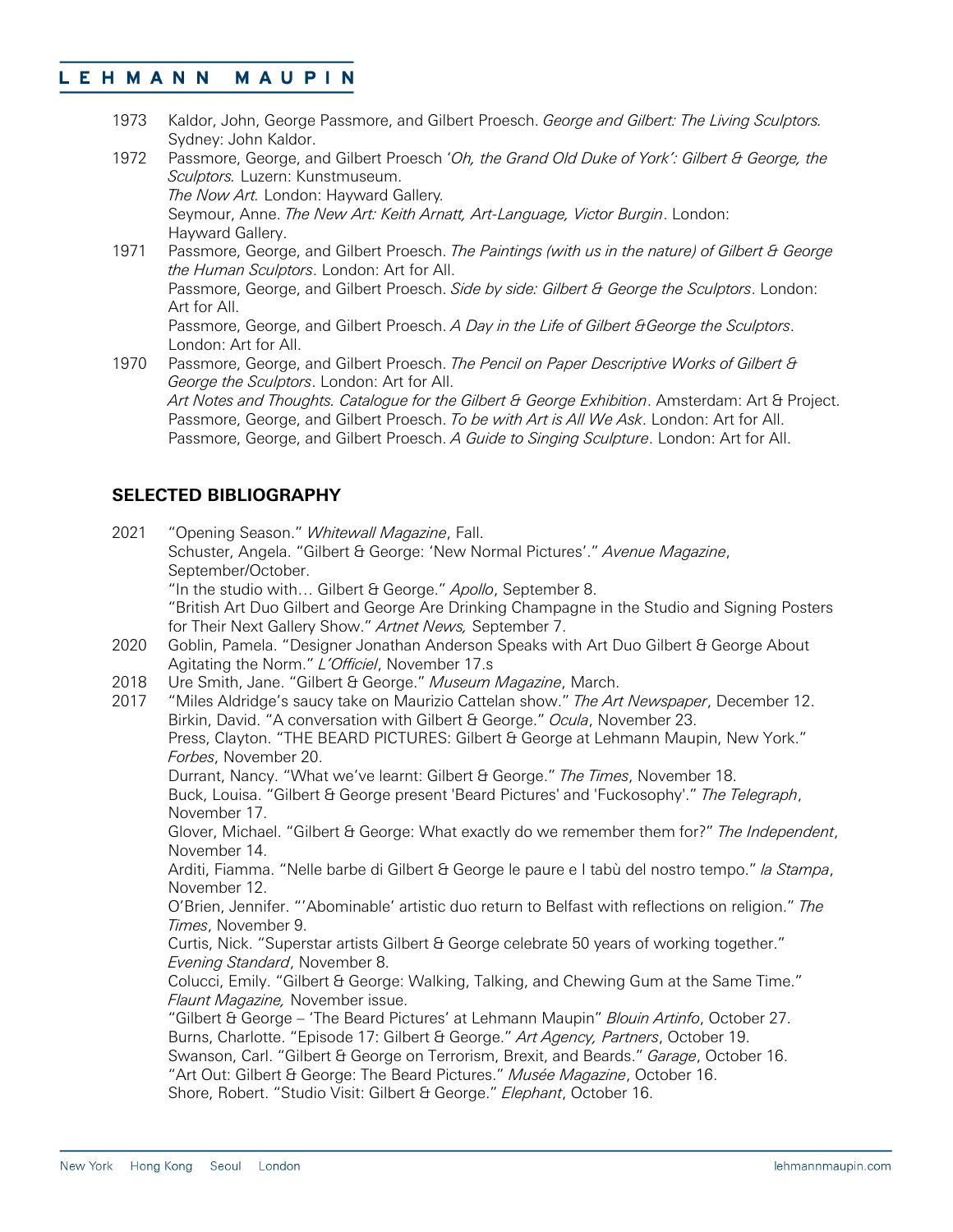Shaw, Anny. "Gilbert & George: East Enders." *The Art Newspaper*, October 4. Shaw, Anny. "Gilbert & George take charge of their legacy." *The Art Newspaper*, September 28. Spence, Rachel. "Gilbert & George: 'It's G&G: We're a brand!'" *Financial Times,* September 1. 2016 Khomami, Nadia. "Gilbert & George to create gallery in London's East End." *The Guardian*, June 3. 2015 Johnson, Ken. "Review: Gilbert & George in the Early Days, Sending Up a Religion Called Art." *The New York Times*, September 3. 2014 Rinebold, Mary. "Gilbert & George." *Artforum,* August. Voon, Claire. "Gilbert & George's Sculptural Life on Film." *Hyperallergic*, July 30. 2013 "Gilbert and George." *Vertical Magazine*, November 30. Boatright, Kristen. "High Line Art Emerges." *ArtInfo Newspaper*, September 12. Vogel, Carol. "That Playful Duo Returns." *The New York Times*, July 18. Miller, Michael H. "Gilbert & George Will Design the Next High Line Billboard." *The New York Observer*, July 18. "Video: Gilbert & George Interview." *Fad*, May 20. Mogutin, Slava. "Gilbert and George." *Whitewall*, Winter. 2012 Morse, Trent. "Gilbert & George: Lehmann Maupin and Sonnabend." *ARTnews*, October. Yuan, Jada. "Gilbert & George: A greasy spoon breakfast with the 'living sculpture' duo." *New York Magazine,* May 14. Lala, Kisa. "'Read-All-About-It!' Gilbert And George: The Double-headed Beast Is Back." *The Huffington Post*, May 8. Walsh, Brienne. "Poster Boys: Q+A with Gilbert & George." *Art in America*, May 1. Duray, Dan. "Double Truck." *The New York Observer*, April 30. Crow, Kelly. "Stealing Headlines for Art's Sake." *The Wall Street Journal*, April 28. Martinez, Alanna. "'We're Living in a Better World Than It's Ever Been': Gilbert & George on Their Lurid London Pictures,'" *ArtInfo*, April 27. Hor-Chung Lau, Joyce. "Gilbert & George Take Britain to Asia." *The New York Times*, March 7. Wroe, Nicholas. "Gilbert & George: Lives in art." *The Guardian*, March 2. Blake, Linda. "Gilbert & George Steal the Show." *The Wall Street Journal*, March 2. "London, darling." *The Economist*, March 1. 2011 "The Armory Show: Lehmann Maupin." *Curatedmag*, March 10. Duhon, Peter and Alexandra Peers. "The Bare Essentials of Armory Art Week." *Observer*, March 8. Hruska, Jordan. "The Armory Show." *Vogue.it*, March 4. Picard, Gregory. "Taking the Piss Out of Art: A Q&A Gilbert & George on Their Urethra Pictures." *ArtInfo*, March 3. "Artists Gilbert & George discuss eccentricity in public life." *BBC News*, February 7. Cadwalladr, Carole. "We didn't want our mothers to be ashamed of us." *The Guardian*, January 30. O'Keeffe, Alice. "The Urethra Postcard Art of Gilbert & George." *New Statesman*, January 27. Hamilton, Adrian. "Gilbert & George: The wild cards strike again." *The Independent,* January 17. Alberge, Dalya. "Gilbert & George collect sex workers' cards for latest works: Artist's exhibition revisits 'postcard art' of their early careers." *The Guardian,* January 2. 2009 Jeffries, Stuart. "Gilbert and George: the odd couple." *The Guardian*, June 24. Laster, Paul. "Gilbert & George's Jack Freak Pictures." *The Daily Beast.Com,* June 18. "Gilbert and George's Jack Freak Pictures Arrive in Berlin for First Solo Exhibition in 14 Years." *Artdaily.org*, June 14. "Art History/30 Years of Art Journalism in Pictures/Art Cologne 2009." *Vernissage,* April 23. 2008 Aletti, Vince. "Double Take." *The New Yorker*, October 20. Laster, Paul. "Interview." *Artkrush*, October 15. Bischoff, Dan. "'Singing Sculpture' art duo still mocking the Brits." *The Star-Ledger*, October 11. Michaud, Chris. "Life, change through the window of Gilbert & George." *Reuters*, October 3. Cotter, Holland. "Provocative Duo, Naked and Natty." *The New York Times*, October 2. Del Signore, John. "Gilbert & George Retro at Brooklyn Museum Begins." *Gothamist,* October 2.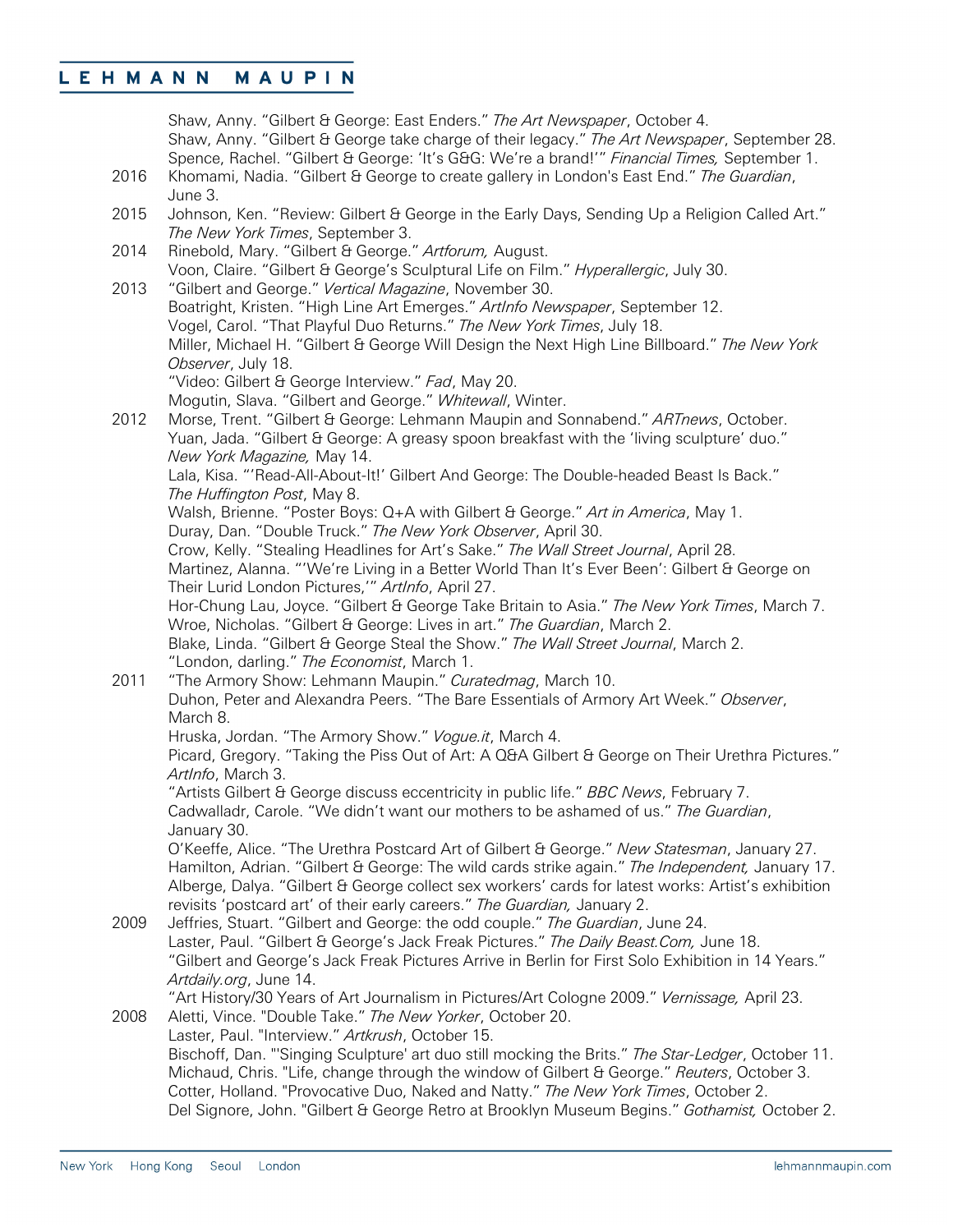|      | Durbin, Jonathan. "It takes two to make a thing go right." Men. Style, October 2.                  |
|------|----------------------------------------------------------------------------------------------------|
|      | "Fall Preview." The New Yorker, October 1.                                                         |
|      | Duncan, Michael. "The human theater of Gilbert & George." Art in America, October.                 |
|      | McGinley, Megan. "The Artist's Gays." NYPress, October.                                            |
|      | Pak, Eudie. "VANITY FAIR." Village Voice, September 26.                                            |
|      | Bors, Chris. "Fall Museum Shows in New York." ARTINFO, September 4.                                |
|      | Lewandowski, Ashley. "Milwaukee gets 'shitted' on by Gilbert & George." The Leader,                |
|      | September 4.                                                                                       |
|      | Thirty Shows You Cannot Miss." New York Magazine, August 24.                                       |
| 2007 | Aletti, Vince. "Gods and Monsters." Modern Painters, May.                                          |
|      | "News & Around." Tema Celeste.                                                                     |
|      | Gilligan, Melanie. "Previews." Artforum, January.                                                  |
| 2006 | "Power 100." ArtReview, December.                                                                  |
| 2005 | Vogel, Carol. "Still Naughty After All These Years." The New York Times, August 4.                 |
|      | Dannatt, Adrian. "Self-styled 'living sculptures,' the iconic British artists Gilbert & George are |
|      | inseparable from their irreverent, often shocking art." July.                                      |
|      | Gayford, Martin. "We Will Do Our Worst." Modern Painters, June.                                    |
|      | Avigkos, Jan. "Gilbert & George." Artforum, March.                                                 |
|      | Ayers, Robert. "Gilbert & George." ArtNews, February.                                              |
|      | Heartney, Eleanor. "Gilbert & George." Art in America, February.                                   |
| 2004 | Cotter, Holland. "Gilbert & George." New York Times, December 3.                                   |
|      | Smith, Roberta. "Chelsea Enters Its High Baroque Period." The New York Times, November 28.         |
|      | Bracewell, Michael. "Eastern Bloc." ArtReview, June.                                               |
| 2000 | Muchnic, Suzanne. "Collaboration at Rare and Rarefied Levels." Los Angeles Times, February.        |
|      | Knight, Christopher. "Art Review: Conceptual art of 'Gilbert & George: The Rudimentary Pictures'   |
|      | is full of wit, pathos, sweet provocation and oddity." Los Angeles Times, February.                |
| 1997 | Heartney, Eleanor. "Gilbert & George at Sonnabend and Lehmann Maupin." Art in                      |
|      | America, October.                                                                                  |
|      | Dyson, Dominic. "Gilbert & George." Index, September/October.                                      |
|      | Kramer, Hilton. "Odious Gilbert & George, Now Stinking Up Soho." The New York                      |
|      | Observer, May.                                                                                     |
|      | Scott, Whitney. "Twin Peaks, In the Gallery." The New York Post, May.                              |
|      | Smith, Roberta. "Gilbert & George." The New York Times, May.                                       |
| 1995 | Bickers, Patricia. "La Sculpture Britannique: Generations et Tradition." Artpress, May.            |
|      | Thiel, Wolf-Gunter. "Gilbert & George: Jablonka." Flash Art International, January/February.       |
| 1994 | Dannatt, Adrian. "Gilbert & George: We Do Pictures." Flash Art, October.                           |
|      | Gimelson, Deborah. "It's a Wonderful Life." ArtNews, Summer.                                       |
|      | Codognato, Mario. "Collection: Attilio Codognato." Galeries, Spring.                               |
|      | Macritchie, Lynn. "Report from Beijing: Precarious Paths on the Mainland." Art in                  |
|      | America, March.                                                                                    |
| 1993 | "Gilbert & George in China." Flash Art News, October.                                              |
|      | "How to Hold a Conversation with Living Sculptures." The New York Times, July 18.                  |
|      | Corris, Michael. "Gilbert & George: Anthony d'Offay." Artforum, February.                          |
|      | MacRitchie, Lynn. "Odd couple comes home." The Financial Times, January 31.                        |
|      | Jones, Gareth. "Gilbert & George: The Cosmological Pictures." Frieze Magazine.                     |
| 1992 | Hagen, Charles. "2 Goals in One Show: Diversity and Unity." The New York Times, May 29.            |
|      | Doswald, Christoph. "Gilbert & George." Kunstforum International.                                  |
|      | Jordan, Betty Ann. "After its" Canadian Art, Spring.                                               |
|      | Adams, Brooks. "Gilbert & George at Sonnabend." Art in America, February.                          |
|      | Pincus-Witten, Robert. "Timothy Greenfield-Sanders." Tema Celeste, January/March.                  |
|      | Goldberg, RoseLee. "Gilbert & George: Sonnabend Gallery." Artforum, January.                       |
| 1991 | MacAdam, Barbara, A. "The Singing Sculpture." Artnews, December.                                   |
|      | Mahoney, Robert. "Gilbert & George at Sonnabend." Arts Magazine, December.                         |
|      | Cottingham, Laura. "Gilbert & George, Sonnabend." Flash Art, November/December.                    |
|      |                                                                                                    |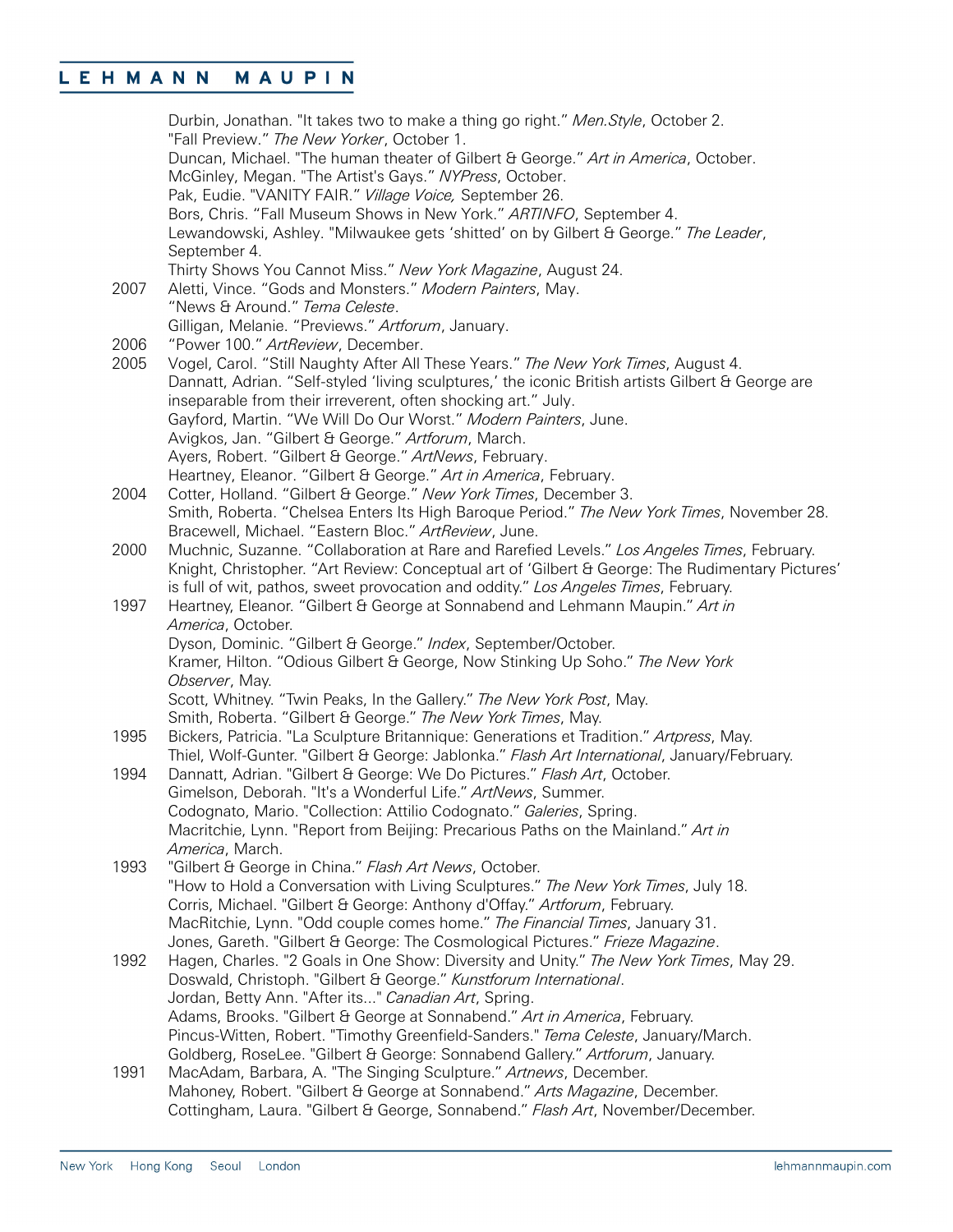### MAUPIN LEHMANN

"Guilt and George." *Artscribe International*. November/December. Coen, Ester. "Gilbert & George, un milione di foto." *La Repubblica*, October 20. Hagen, Charles. "Bolstering Narrative Qualities with Whimsy." *The New York Times*, October 16. Larson, Kay. "The Twilight Zone." *New York Magazine*, October 14. Smith, Roberta. "Gilbert and George 20 Years Later." *The New York Times*, September 27. Kohen, Helen, L. "Team Work showcases the art of collaboration." *The Miami Herald*, September 15. Taylor, Paul. "Soho's Avant-Guardian." *Connoisseur*, September. Pedersen, Victoria. "Gallery go 'round." *Paper Magazine,* September. Messler, Norbert. "Berlin: 'Metropolis'." *Artforum*, Summer. Cora, Bruno. "Christian Stein." *Galeries Magazine*, April/May. Cullinan, Helen. "Partnering for artsy mimickry." *The Plain Dealer*, February 23. 1990 Raynor, Vivian. "A Provocative Look at Collaborations." *The New York Times*, November 25. Sewell, Brian. "Postcard posers." *Evening Standard*, November 1. Coleman, A.D. "Soho Gets New Installment of British Buddy Photos", *The New York Observer*, June 18. Smith, Roberta. "From Humble Postcard To the Cosmological." *The New York Times*, June 1. Ratcliff, Carter. "Artful Poses." *Elle*, June. Miller, John. "The Weather is here: Wish You Were Beautiful." *Artforum*, May. Wechsler, Max. "Gilbert & George." *Kunstforum*, April/May. B.G. "No love for the Black Shirt Marxists." *The Daily Telegraph*, April 30. Farson, Daniel. "Making an exhibition of them-selves." *The Telegraph*, April 29. Wilson, Andrew. "We always say it is what we 'say' that is important." *Art Monthly*, April. Murdin, Lynda. "The Art of Being Gilbert and George." *Airport*. Greig, Geordie. "Opening a window on Western art." *The Sunday Times*, March 11. 1989 Rosenblum, Robert. "Gilbert & George: The Aids Pictures." *Art in America*, November. MacMinn, Aleene. "Art." *The Los Angeles Times*, October 27. Kramer, Miriam. "More Aid for Aids." *Art & Auction*, May. 1988 "Gilbert & George." *Six*, *by Comme des Garcons*, August. Vogel, Sabine, B. "Kunstler-filme." *Wolkenkratzer Art Journal*, July/August. Davvetas, Demosthenes. "Gilbert & George." *Vogue Decoration*, May. Whitaker, Andrea. "Gilbert & George, Die Zwillinge Im Geiste." *Pan Magazine*, May. Scruton, Roger. "Deastly Bad Taste." *Modern Painters*, Spring. 1987 Roberts, John. "Gilbert & George: Beyound the Arches." *Artscribe*, November/December. Zimmer, William. "In Ridgefield, a Collection of the New and the Notorious." *The New York Times*, November 15. Tyler, Betty. "Gilbert & George in Rigdefield." *The Sunday Post*, November 8. Allthorpe-Guton, Marjorie. "Spotlight: Gilbert & George." *Flash Art*, November. Bevant, Roger. "The Literature of Gilbert & George." *Apollo*, November. Thomas, Denis. "Double Top for Gilbert & George." *EEC-Europe*, November. Kent, Sarah. "Missionary Position." *Time Out*, July 8. Hughes-Hallett, Lucy. "Studies in still life." *The London Evening Standard*, July 2. Feaver, William. "Art: Gilbert & George; Documenta 8." *Vogue*, July. Dialogue with Gilbert & George, "The Odd Couple." *Observer*, Jun 28. Levin, Kim. "Review of Sonnabend Show." *The Village Voice*, June 9. Russell, John. "Art: The Huge Images of Gilbert & George." *The New York Times*, June 5. 1986 Wechsler, Max. *Artforum*, Kunsthalle, Basel, December. Wallace & Donahue, "The Fear of Gilbert & George." *Art & Text*, February-April. 1985 Heartney, Eleanor. "Gilbert and George." *Artnews*, October. Indiana, Gary. "The Dark Side of Gilbert and George." *Village Voice*, June 4. Larson, Kay. (Review - The Guggenheim Museum), *New York Magazine*, May 20. Lamoree, Jhim. "Kunst: Het Seksuele Mysterie Als Heilige Mis." *Haage Post*, May 11. McGill, Douglas, C. "Art View: Two Artists who Probe the Meaning of Life." *The New York Times*, May 5.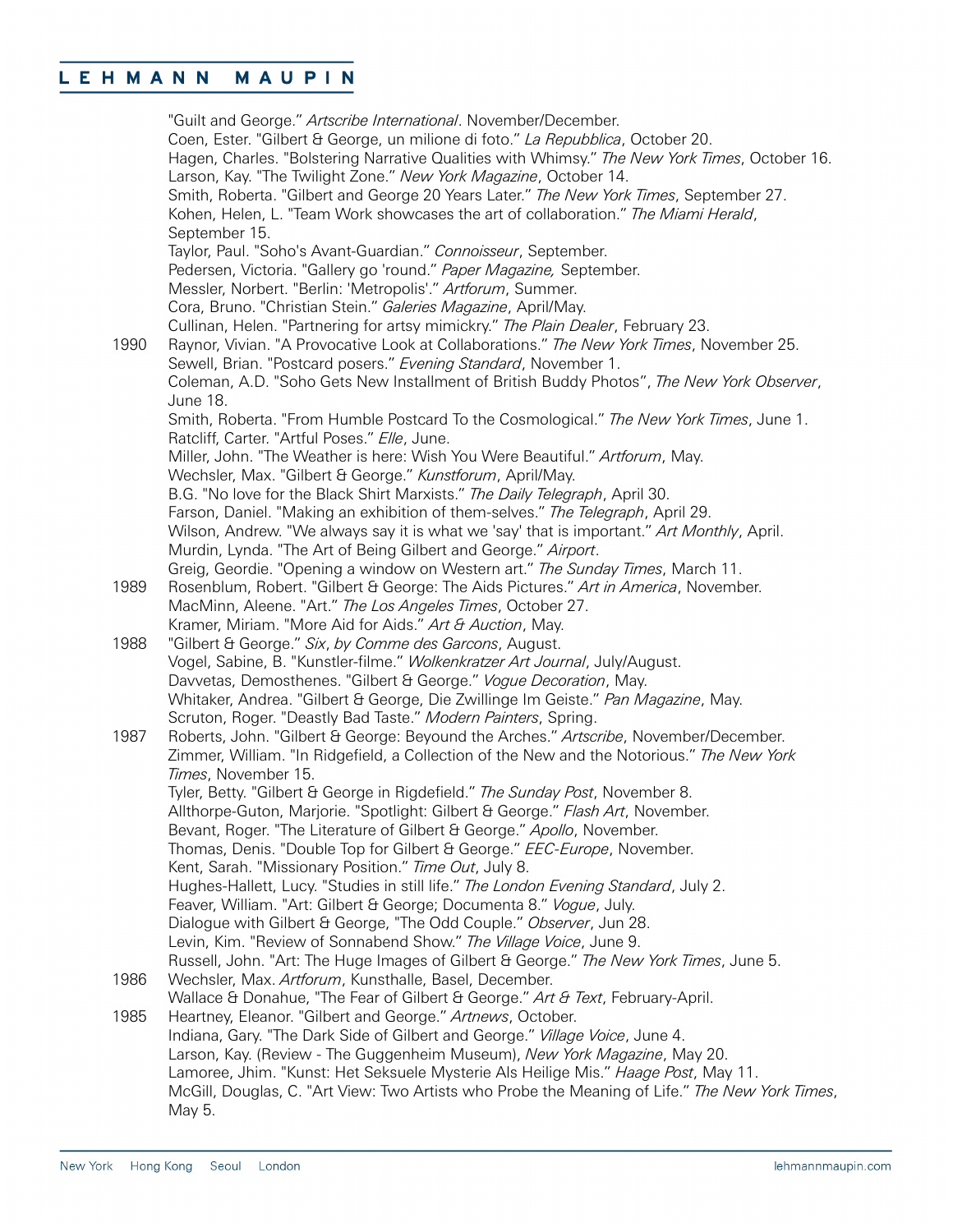Breson, Michael. "Art: Gilbert and George, Duo who Work as Solo." *The New York Times*, April 26. Salerno, Giovanni, Battista. "Gilbert, George, Samuel Beckett." *Flash Art*, March. 1984 Schwan, Gary. "Exhibit Mending Art Gap." *The New York Post*, November 25. Scwan, Gary. "Curator Overwhelmed by Art Duo from England." *The Post*, October 27. "A Major Exhibition at Norton Gallery: Gilbert and George." *Travel Host*, October 21. "Norton Reception Previews Gilbert and George Exhibition." *Palm Beach Chronicle*, October 12. Kurtis, Arlene. "Gilbert and George: Their Art Provokes Reflection." *Palm Beach Jewish World*, October 12. Kohen, Helen, L. "Two People, One Artist." *The Miami Herald*, October 7. Tuby, Heidi, S. "Contemporary Artists offer Stimulating Work." *The News*, October 4. "Gilbert and George at the Norton Gallery of Art." *The Palm Beacher*, October 3. Donnelly, Shannon. "Art Leaves Impact Everyone's Talking about Gilbert and George." *The Palm Beach Daily News*, October 1. Csonka, Ariane. "Gilbert and George, They'll Give You Something to Talk About." *The Evening Times*, October 1. Scwan, Gary. "Gilbert and George." *The Post*, September 30. White, Jackie. "Cookie Monster Visits Museum." *News/Sun Sentinel*, September 29. Calhoun, Charles. "An Artistic Obsession with Narrative Tradition." *The Palm Beach Daily News*, September 29. Wright, Carol. "'Gilbert and George' Duo Wants Their Artwork to Change Society." *The Palm Beach Daily News*, September 29. "A Major Exhibition at Norton Gallery: Gilbert and George." *The Palm Beacher*, September 26. "Hauntingly Untraditional' Describes Norton Exhibit." *Palm Beach Daily News*, September 26. "Gilbert and George Photo Exhibition to Open at Norton." *Entertainment Condo News*, September 26. "Exhibition Features Gilbert and George." *The Lake Worth Herald*, September 20. Wilson, Mike. "Gallery 'Gutted' for Photo Murals by British Artists." *The Miami Herald*, September 19. Scwan, Gary. "Norton to Host Major Art Exhibition." *The Post*, September 9. Wilson, Mike. "Exhibit Sure to Elicit Emotions of Love, Hate, Art Director Says." *The Miami Herald*, September 2. "English Art Team Drawn into All-American Scene." *Houston Chronicle*, June 28. Macritchie, Lynn. "The Believing World of Gilbert and George." *Performance Magazine*, April/May. Russel, John. "Art View: London Viewed as a Landscape of Loss." *The New York Times*, March 4. Scarupa, Henry. "Gilbert and George Merge Creativity to Produce Singular Art." *The Baltimore Sun*, February 19. Dorsey, John. "Gilbert and George: Two Artists of a Single Mind." *Sun Magazine: The Baltimore Sun*, February 19. 1983 Vespa. "Gilbert & George." *Gai-Pied*, October 1. Cornand, Brigitte. "Portrait:Gilbert & Georges, Allegories en chrome." *Beaux Arts*, September. Becker, Robert. "Art: London's living sculpture, Gilbert & George." August. Smith, Roberta. "Gilbert & George's Modern Faith." *Village Voice*, May 17. Cooper, Emanuel. "Gilbert and George, Authoritarian Fascists or Missionaries of Our Time?" *Gay News*, February 17. Frey, Patrick. "Gilbert & George in der Fremdheit ihrer Welt." *Jahresbericht des BaslerKunstvereins*, February. "Hunger & Thirst issue." *Zien Magazine*, Winter. 1982 "Gilbert & George in Gewad." *De Standaard*, December 12. Van Pelt, Hilde. "Gilbert & George." *Gewad*, December. Tsuzuki, Kyoichi. "Introduction to the World of Gilbert and George." *Brutus, Architectural Stylebook*, June 1. McEwen, John. "Life and Times: Gilbert & George." *Art in America*, May.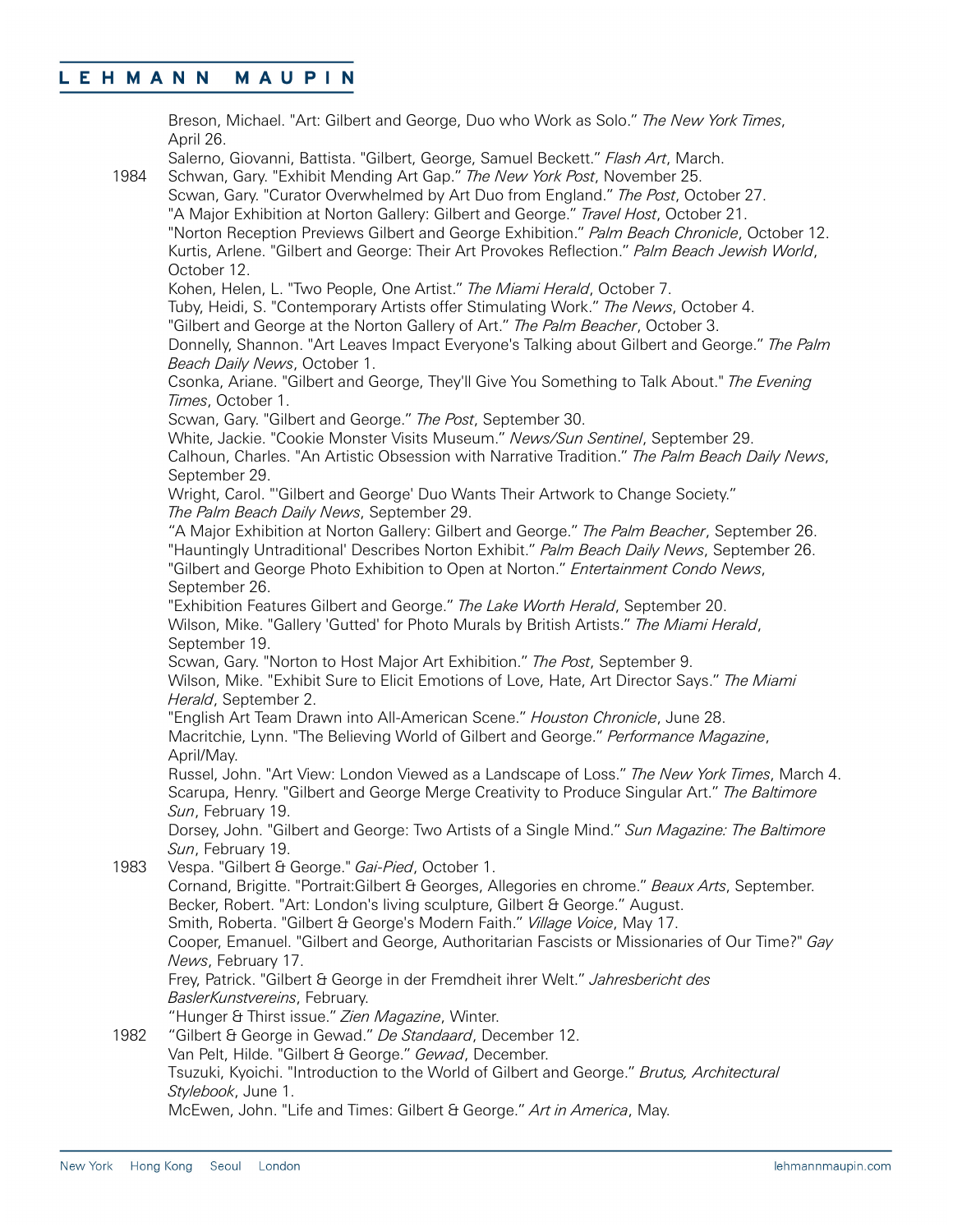|      | Kent, Sarah. "Blood hard slaves of beauty." Time Out, April 9.<br>Hyde, Phil. "The World of Gilbert & George." Performance Magazine, March.<br>McEwen, John. "Facades." Spectator, January 30. |
|------|------------------------------------------------------------------------------------------------------------------------------------------------------------------------------------------------|
|      | Moravia, Alberto. "Ma che belle statuine." L'Espresso, January 1.                                                                                                                              |
| 1981 | Brett, Guy. "Beauty & The Beast." City Limits, December 4.                                                                                                                                     |
|      | Kinmonth, Patrick. "The World of Gilbert & George." British Film Institute Monthly Film<br>Bulletin, December.                                                                                 |
|      | Dadomo, Giovanni. "Art for All: The Gilbert and George Show." The Face, December.                                                                                                              |
|      | Collins, Nick. "People like Objects." Creative Camera, November.                                                                                                                               |
|      | Burn, Gordon. "The Perfect Couple." The Sunday Times Magazine, October 18.                                                                                                                     |
|      | Rona, Elisabeth. "Interview: Gilbert & George." Revue d'Art Contemporain, October.                                                                                                             |
|      | McRitchie, Lynn. "The Living Sculptures Look at Life." Performance Magazine,                                                                                                                   |
|      | September/October.                                                                                                                                                                             |
|      | Cork, Richard. "Fear and sculpting." The Standard, August 6.                                                                                                                                   |
|      | Lucie-Smith, Edward. "Gilbert and George talk with Edward Lucie-Smith." BBC Radio 3, July 12.<br>Valzey, Marina. "Gilbert and George: dandies in despair." Sunday Times, July 5.               |
|      | Januszcak, Waldemar. "Making snap Judgments." The Guardian, July 4.                                                                                                                            |
|      | Van Mulders, Wim. "Gilbert & George: beeldhouwers." Streven, July.                                                                                                                             |
|      | Marcelis, Bernard. "Gilbert & George: An Itinerary." Domus, July.                                                                                                                              |
|      | Francis, Mark. "Gilbert & George, An interview with Mark Francis." Whitechapel Art Gallery,                                                                                                    |
|      | June 1.                                                                                                                                                                                        |
|      | Irmeline Lebeer. "Gilbert & George, art for all." Art Press, April.                                                                                                                            |
|      | Jean-Hubert Martin, "Gilbert & George." Centre Pompidou, April.                                                                                                                                |
|      | Martin Pouret, "Art and Purity." ZG.                                                                                                                                                           |
|      | Roberts, John. "Gilbert & George at Anthony d'Offay." Artscribe, February.                                                                                                                     |
|      | Wilson, Simon. "Modern Fears." Burlington Magazine, February.                                                                                                                                  |
|      | Walker, Stephen. "Living with Fear and Gilbert and George." Blitz.                                                                                                                             |
|      | Blume, Mary. "Gilbert & George, From Living Sculpture to Modern Fears." International Herald<br>Tribune, January 31.                                                                           |
| 1980 | Zumbrink, Jan. "Het leven zelf als kunstvorm." Haarlems Daglad, December 11.                                                                                                                   |
|      | Beks, Maartin. "Gilbert en George enorm beeldverhaal." Eindhovens Daglad, December 6.                                                                                                          |
|      | Castel, Ted. "Gilbert & George arrive beyond alcohol and sex." Art Monthly, November.                                                                                                          |
| 1979 | Heyting, Lien. "Wij poetsen elke ochtend onze schoenen." N.R.C. Handelsblad, December 7.                                                                                                       |
| 1978 | Ratcliff, Carter. "Down and Out with Gilbert & George." Art in America, May/June.                                                                                                              |
|      | Lorber, Richard. "Gilbert & George." ArtForum, May.                                                                                                                                            |
|      | Kousbroek, Rudy. "De bedrogen verbeelding." N.R.C. Handelsblad, March 3.                                                                                                                       |
| 1977 | Piller, Mickey. "Wij noemen alles wat we doen skuptuur,' Haage Post, April 9.                                                                                                                  |
|      | Fuchs, R.H. "Gilbert & George, Dark Shadow." Art Monthly, April.                                                                                                                               |
|      | Zumbrink, Jan. "Beeldhouwen met het eigen lichaam." De Ni-euwe Linie, March 30.                                                                                                                |
|      | Lucie-Smith, Edward. "Ever so Nice." Art & Artists, March.                                                                                                                                     |
|      | Van Garrel, Betty. "Last ons hopen dat kunst war is." Holland Diep, March.<br>Walker, Dorothy. "Marshmallow Aesthetes." Hibernia, February 4.                                                  |
| 1976 | Feaver, William. "Mental 'images'." The Observer, May 30.                                                                                                                                      |
|      | Morris, Lynda. "Gilbert & George." The Listener, May 22.                                                                                                                                       |
|      | Bologna, Ferdinando. "Gilbert & George." Il Mattino, May 13.                                                                                                                                   |
|      | Lowe, Shirley. "Gilbert & George & Us." Over 21 Magazine.                                                                                                                                      |
|      | Roberts, Michael. "The Art of Living." Sunday Times, February 22.                                                                                                                              |
|      | Ratcliff, Carter. "The Art and Artlessness of Gilbert & George." Arts Magazine, January.                                                                                                       |
|      | Haden-Guest, Anthony. "The Red Sculpture." Paris Review, Winter.                                                                                                                               |
| 1974 | Novak, Robert. "Singing Monuments." Farrago Literary Supplement, September 7.                                                                                                                  |
|      | Norris, Linda. "Gilbert & George." Studio International, July/August.                                                                                                                          |
|      | Gordons, Gay. Times Literary Supplement, June 21.                                                                                                                                              |
|      | Trini, Tomaso. "Gilbert & George the Human Sculptors." Data, Summer.                                                                                                                           |
|      | Elwyn, Lynn. "Gilbert & George." Art International, March 20.                                                                                                                                  |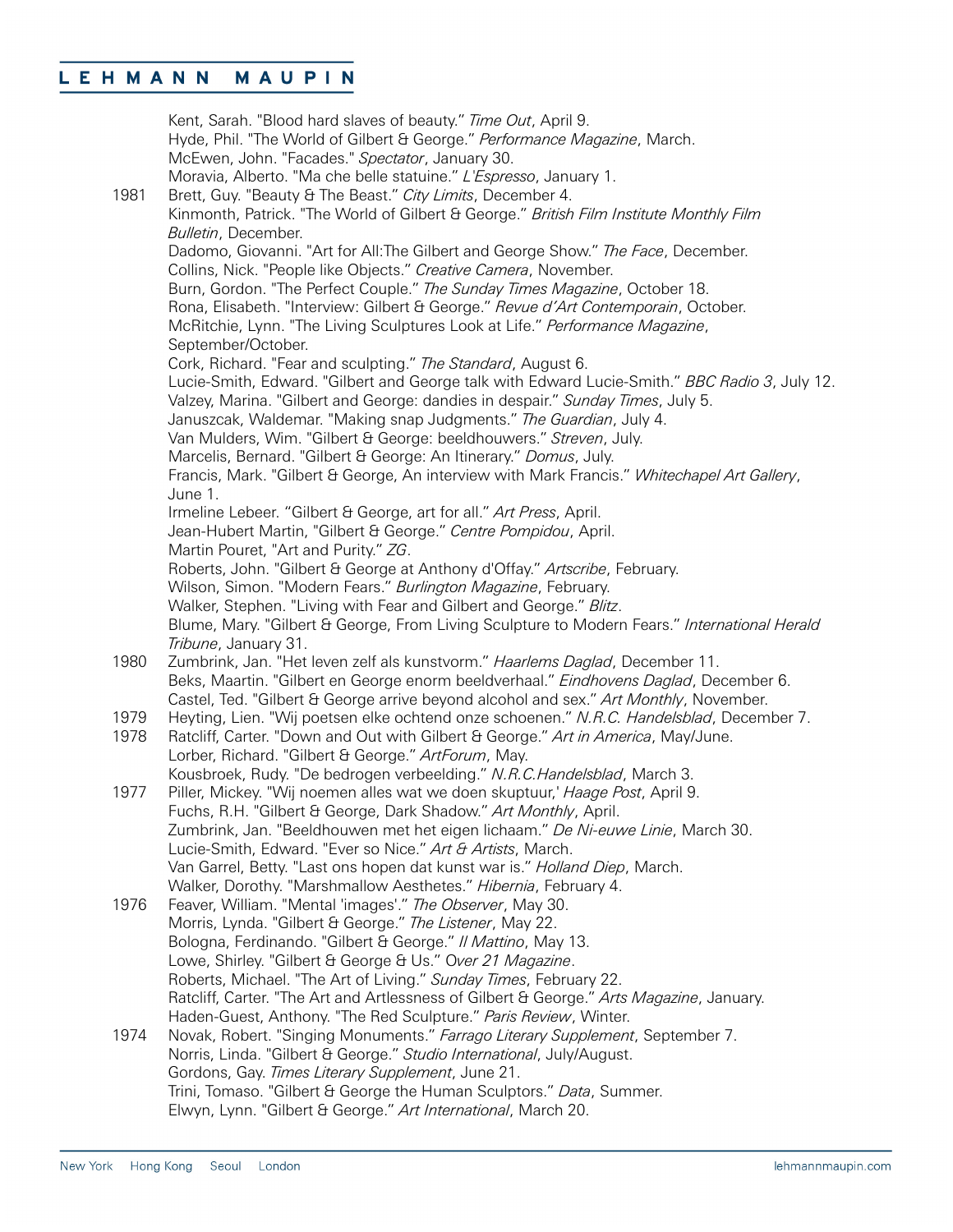| 1973 | Collins, James. Artforum, February.<br>Davis, Douglas. "Living Statues." Newsweek, December 3.<br>Schuldt. "L'Angelus de Milo." Art Vivant, December.<br>Baudson, Michael. "Gilbert & George." Cles pour les arts, October.<br>Hector, Chris. "They keep stiff for hours." Nation Review, August 31.<br>Brook, Donald. "Blur between art & life." Nation Review, August 31.<br>Adams, Bruce. "Gilbert & George for High Tea." Sunday Telegraph, August 26.<br>Thomas, Daniel. "Still Life on a Table." Sydney Morning Herald, August 16.<br>Nicklin, Leonore. "And here Come the Living Sculpture." Sidney Morning Herald, August 14. |
|------|---------------------------------------------------------------------------------------------------------------------------------------------------------------------------------------------------------------------------------------------------------------------------------------------------------------------------------------------------------------------------------------------------------------------------------------------------------------------------------------------------------------------------------------------------------------------------------------------------------------------------------------|
| 1972 | Lea, Vergine. "The Case of Gilbert & George." Contemporanea, June.<br>Cork, Richard. "Make mine a double sculpture." Evening Standard, December 1.<br>Tisdall, Caroline. "The greatest two-men vaudeville act in the art galleries." The Guardian,<br>November 30.                                                                                                                                                                                                                                                                                                                                                                    |
|      | Zec, Donald. "The Odd Couple." Daily Mirror, September 5.<br>Cork, Richard. "It's G & G, always the life & Soul of the Party." Evening Standard, July 22.<br>Buhlmann, Karl. "Selbtsdarstellung als Bildsprache." Luzerner Neueste Nachrichte, May 25.<br>Celant, Germano. "Gilbert & George." Domus, March.                                                                                                                                                                                                                                                                                                                          |
| 1971 | Weiermair, Peter. "Gilbert stammt aus dem Grodental." Tiroler Tageszeitung, January 15.<br>Cork, Richard. "This is a Photograph of Gilbert and George, Artists. It is also Something Else<br>Again." Evening Standard, December 9.                                                                                                                                                                                                                                                                                                                                                                                                    |
|      | Van Garrel, Betty. "Kunst als een vorm van leven." Haages Post, November 10.<br>Reise, Barbara. "Presenting Gilbert & George." Art News, November.                                                                                                                                                                                                                                                                                                                                                                                                                                                                                    |
|      | "Gilbert & George." The New Yorker, October 9.                                                                                                                                                                                                                                                                                                                                                                                                                                                                                                                                                                                        |
|      | Perreault, John.m "Nothing Breathtaking will occur here but" Village Voice, October 7.<br>Forge, Andrew. "The Paintings of John Hoyland & the Sculpture of Gilbert & George." The<br>Listener, July 22.                                                                                                                                                                                                                                                                                                                                                                                                                               |
|      | Van Lier-Lottefier, Micheline. Cles pour les Arts, April.                                                                                                                                                                                                                                                                                                                                                                                                                                                                                                                                                                             |
| 1970 | Wyndham, Francis. "Gilbert & George." Sunday Times, January 10.<br>Tisdall, Caroline. "Gilbert and George." The Guardian, November 20.                                                                                                                                                                                                                                                                                                                                                                                                                                                                                                |
|      | "Singende Skulptur-Gluckliche Hauer." Der Spiegel.<br>Blotkamp, Carel. "Der werken van Gilbert & George, soms in levende lijve." Vrij Nederland,<br>June 13.                                                                                                                                                                                                                                                                                                                                                                                                                                                                          |
| 1969 | Van Elk, Ger. "We would honestly like to say how happy we are to be Sculptors."<br>Museumjournaal, October.                                                                                                                                                                                                                                                                                                                                                                                                                                                                                                                           |

### **PUBLIC COLLECTIONS**

Art Gallery of South Australia, Adelaide, Australia Art Gallery of New South Wales, Sydney, Australia Art Institute of Chicago, Chicago, IL Berardo Museum, Lisbon, Portugal Brooklyn Museum, Brooklyn, NY CAPC Musée d'Art Contemporain de Bordeaux, Bordeaux, France Castello di Rivoli Museum of Contemporary Art, Torino, Italy Cleveland Museum of Art, Cleveland, OH Guggenheim Museum Bilbao, Bilbao, Spain Irish Museum of Modern Art, Dublin, Ireland Istanbul Modern Art Museum, Istanbul, Turkey Magasin 3, Stockholm, Sweden Malmö Art Museum, Malmö, Sweden MAXXI, Rome, Italy Metropolitan Museum of Art, New York, NY